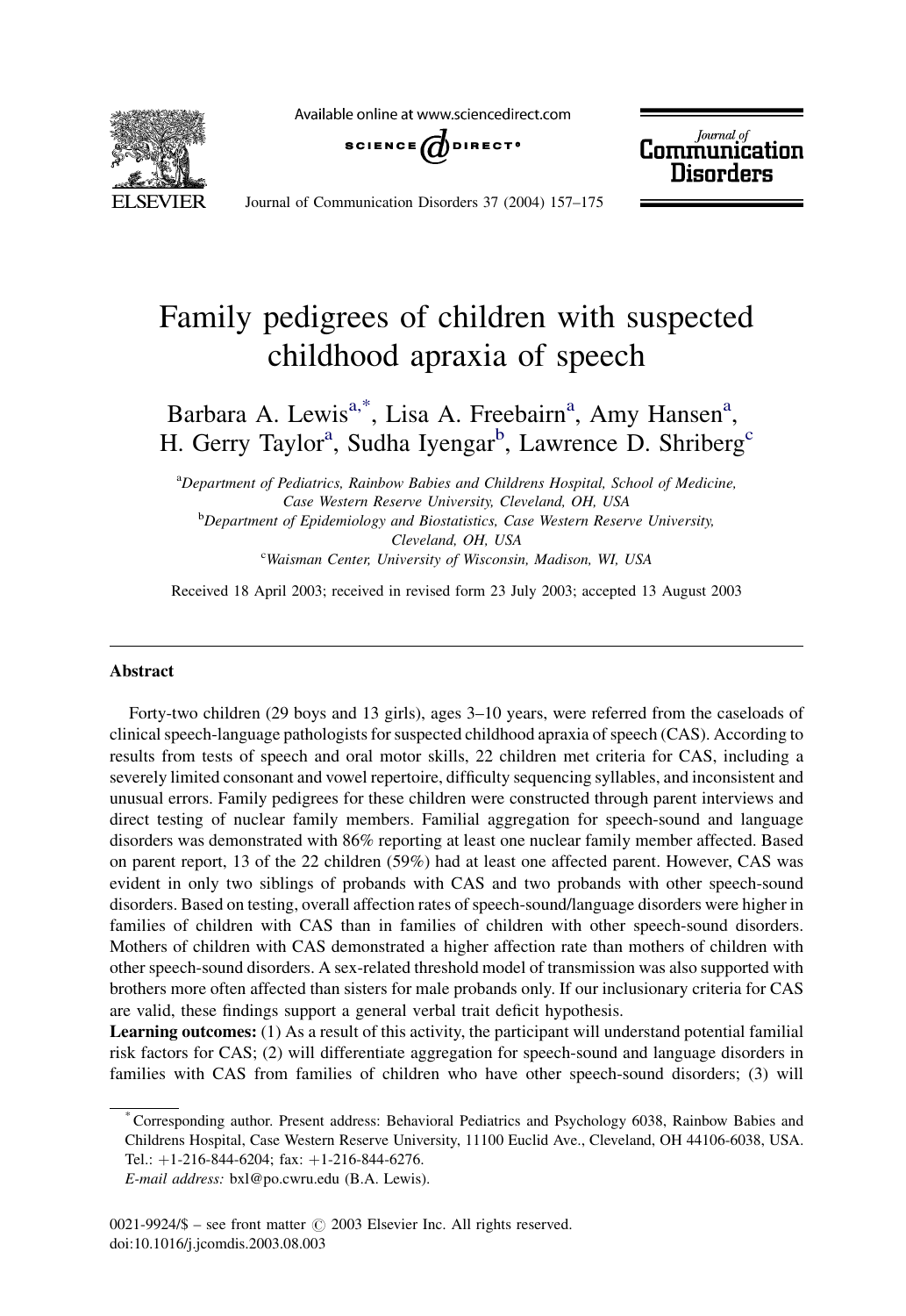distinguish how familial aggregation differs in families of boys and girls with CAS; (4) will determine how children with CAS differ in severity from those with other speech-sound disorders.  $\circ$  2003 Elsevier Inc. All rights reserved.

Keywords: Childhood apraxia of speech (CAS); Genetic; Speech-sound disorder; Language disorder; Pedigree

Childhood apraxia of speech (CAS) has been regarded as a highly heritable condition with strong family aggregation. [Morley \(1965\)](#page-17-0) found that 67% of the individuals with CAS in her sample had a family member with speech and/or language disorders. Two studies of single large pedigrees of individuals with CAS also found that about half of the individuals in their samples had family members who were affected with speech disorders ([Fisher,](#page-16-0) [Vargha-Khadem, Watkins, Monaco, & Pembrey, 1998](#page-16-0); [Saleeby, Hadjian, Martinkosky, &](#page-17-0) [Swift, 1978\)](#page-17-0). In one of the few group studies in this area, [Thoonen, Maassen, Gabreels,](#page-18-0) [Schreuder, and de Swart \(1997\)](#page-18-0) reported that 6 out of 11 children with CAS had a family history of speech and language disorders. These investigators and others ([Aram & Glasson,](#page-16-0) [1979; Aram & Nation, 1982; Crary, 1993](#page-16-0); [Hall, Jordan, & Robin, 1993](#page-17-0)) have suggested an autosomal dominant mode of transmission of the disorder, with inter-individual differences in subject phenotypic characteristics (variable phenotypic expression of the disorder for individuals with the genotype).

New evidence for the familial aggregation and transmission of CAS was observed in one of the two large pedigrees cited above, known as the K.E. family, with over half its members reported having a speech-sound disorder [\(Fisher et al., 1998](#page-16-0); [Vargha-Khadem,](#page-18-0) [Watkins, Alcock, Fletcher, & Passingham, 1995](#page-18-0)). The original report of the K.E. family described the affected family members as presenting with developmental apraxia of speech ([Hurst, Baraitser, Auger, Graham, & Norell, 1990\)](#page-17-0). Subsequent studies reported other deficits in phonological processing and expression, syntax, nonlinguistic oral praxis, and performance IQ [\(Watkins, Dronkers, & Vargha-Khadem, 2002\)](#page-18-0). Upon further testing, the primary impairment in affected family members appeared to be the ability to sequence oral movements, a hallmark characteristic of CAS [\(Watkins et al., 2002](#page-18-0)). Genetic studies of the K.E. family revealed mutations in a gene located at chromosome 7q31, called the FOXP2 gene ([Lai, Fisher, Hurst, Vargha-Khadem, & Monaco, 2001\)](#page-17-0). The FOXP2 gene codes for a transcription factor and is expressed in the brain. Neuroimaging of family members indicated abnormalities in regions of the frontal lobe and associated motor systems. In particular, the superior portion of the caudate nucleus showed reduced volume bilaterally upon MRI analysis [\(Watkins et al., 2002](#page-18-0)). This was the first study that provided direct evidence for a single gene with a corresponding neurological abnormality that is associated with CAS. However, it is not known whether the K.E. family is representative of families with CAS in the general population.

## 1. Limitations of previous studies

Unfortunately, past studies of familial aggregation in CAS have been limited in several respects. First, investigations have focused mainly on single pedigrees or small samples of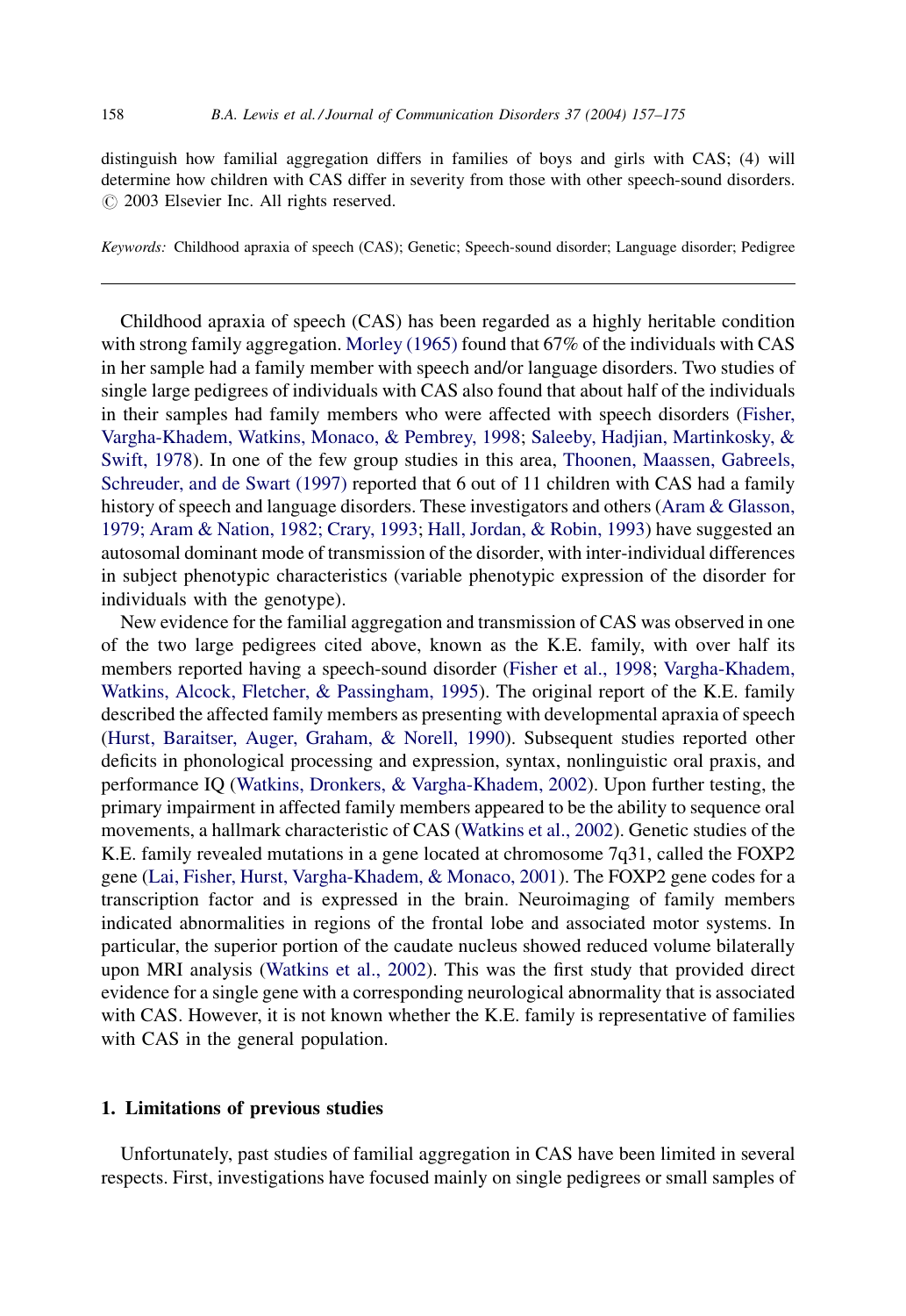identified individuals and their families. A second limitation is that there has been little agreement on diagnostic criteria for CAS. Several authors have presented lists of distinguishing characteristics of CAS of potential utility in diagnosis ([Hall et al., 1993;](#page-17-0) [Ozanne, 1997](#page-17-0); [Shriberg, Aram, & Kwiatkowski, 1997a, 1997b;](#page-17-0) [Stackhouse, 1992\)](#page-18-0). However, children with CAS seldom present with all of these characteristics. The most commonly reported characteristics are difficulties sequencing phonemes and syllables, trial and error groping behaviors, and inconsistency in articulation with unusual error forms on both consonants and vowels ([Hall et al., 1993; Stackhouse, 1992; Velleman &](#page-17-0) [Strand, 1994\)](#page-17-0).

Identification of affected family members presents a further methodological challenge. Typically, biological family members of children with CAS, although not diagnosed with CAS, demonstrate rates of speech-sound, language, reading, and other verbal learning disorders that are higher than those found in the general population. These findings support a common etiology and justify the use of a broad phenotype for CAS diagnosis. Once a case with CAS has been identified, any family member with a speech-sound, language, reading, and/or verbal learning disorder may be classified as affected. In contrast, a narrower definition of the CAS phenotype would consider family members to be affected if they demonstrated or reported a history of CAS. Using this narrower definition presumes that CAS is a specific form of speech-sound/language disorder, with a genetic etiology that is distinct from that of other speech/language disorders.

Previous studies of the family histories of children with CAS have not included a comparison group of families of children with other speech-sound and language disorders. Hence, we do not know relative rates of speech-sound disorders in these other types of families. There is, nevertheless, considerable evidence that speech-sound and language disorders aggregate within families ([Felsenfeld, McGue, & Broen, 1995;](#page-16-0) [Gopnik & Crago,](#page-17-0) [1991; Lahey & Edwards, 1995; Lewis, 1992; Neils & Aram, 1986;](#page-17-0) [Rice, Haney, & Wexler,](#page-17-0) [1998;](#page-17-0) [Shriberg & Kwiatkowski, 1994](#page-18-0); [Spitz, Tallal, Flax, & Benasich, 1997;](#page-18-0) [Tallal, Ross,](#page-18-0) [& Curtiss, 1989](#page-18-0); [Tomblin, 1989](#page-18-0)). Findings from these studies indicate that 23–40% of firstdegree family members of individuals with speech-sound/language disorders are affected. Findings from twin and adoption studies also suggest a genetic component to speech and language [\(Bishop, North, & Donlan, 1995;](#page-16-0) [Felsenfeld & Plomin, 1997; Lewis &](#page-16-0) [Thompson, 1992; Tomblin & Buckwalter, 1998](#page-16-0)).

Previous studies have also failed to account for gender differences in the prevalence of CAS. Most studies report a higher prevalence of CAS in males than in females. [Hall et al.](#page-17-0) [\(1993\)](#page-17-0) report that 170 of 229 cases of CAS reported in the literature (74%) have been males. Although research shows that more males than females have other forms of speech and language impairments, the ratio of males to females is considerably lower for these other disorders. Studies indicate point prevalence rates for speech delay of 4.5% for boys and 3.1% for girls ([Shriberg, Tomblin, & McSweeny, 1999](#page-18-0)). The sex difference in prevalence estimates may reflect bias in clinical ascertainment of cases in studies of CAS, in contrast to the population-based cluster-sampling procedures used in the [Shriberg](#page-18-0) [et al. \(1999\)](#page-18-0) study. A method for reducing this potential sex bias is to examine affection status among siblings of the cases. Because siblings are not selected through clinical referral, sex ratios among the siblings of probands may more accurately reflect sex differences in rates of affection for a disorder [\(DeFries, 1989\)](#page-16-0).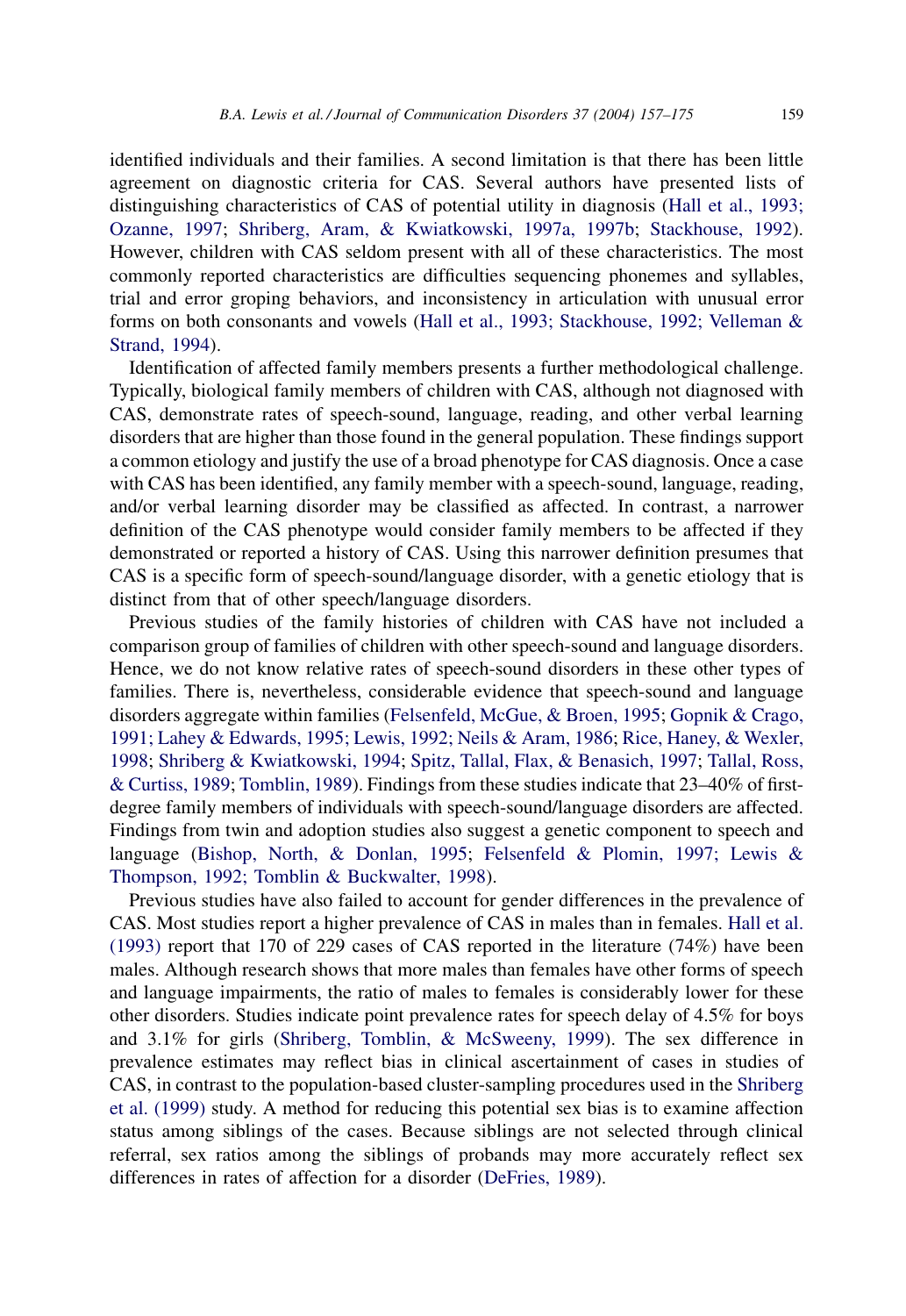## 2. Rationale for the present study

The present study examines pedigrees of many children with CAS rather than the pedigree of a single family. Children with CAS were identified by multiple criteria within a narrow age range thus minimizing the effects of intervention and/or development or manifestation of the speech-sound disorder. For the purposes of this study, the term ''speech-sound disorder'' will be employed, as phonological processing errors were not distinguished from articulation errors in ascertaining the sample. The term ''language disorder'' is employed rather than specific language impairment (SLI) as no attempt was made to distinguish a specific deficit in language from other cognitive delays. Affection status of family members was determined through direct testing as well as historical reports. A somewhat narrower phenotype than that of previous reports was utilized, with family members being classified as affected only if they reported a history of a speech-sound and/or language disorder. Individuals with only reading or spelling disorders were not considered affected. Even though these disorders are often comorbid with speech-sound disorders, they are defined according to different criteria. Comparison groups of families of children with speech-sound disorders other than CAS were included and sex differences were examined.

Four research questions were addressed:

- 1. Do speech-sound and/or language disorders aggregate in families of children with CAS? Based on prior reports, we predicted that the rates of these disorders among nuclear family members of children with CAS would be higher than that in the general population.
- 2. Does the aggregation for speech-sound and/or language disorders in families of children with CAS differ from aggregation observed in families of children who have other speech-sound disorders? If other speech-sound disorders show different rates or patterns of familial aggregation, then underlying genetic mechanisms may differ. Higher rates of affection may suggest a higher genetic loading (i.e., more risk genes) within a family. Given previous findings, we predicted that the affection rates in families of children with CAS would be higher than those of families of children with other speech-sound disorders.
- 3. Do male probands with CAS differ from female probands in familial aggregation for speech-sound and for language disorders? A sex-specific threshold model was explored by comparing (a) rates of affected nuclear family members for male versus female probands and (b) rates of affected brothers versus sisters for male and female probands. Based on evidence that a higher genetic loading for the disorder may need to be present for the disorder to be manifested in females (i.e., lower penetrance of the genotype), we predicted that families of female probands would show higher affection rates than families of male probands. A higher penetrance in males means that a lower genetic loading is needed in families for manifestation of the phenotype, which in turn will tend to increase the differences between sex prevalence rates. For this reason, we also predicted that the brother:sister ratio of affection status would be greater for male probands than for female probands.
- 4. Do children with CAS differ from those with other speech-sound disorders in profiles or severity of speech-sound and language disorders? Based on prior reports, we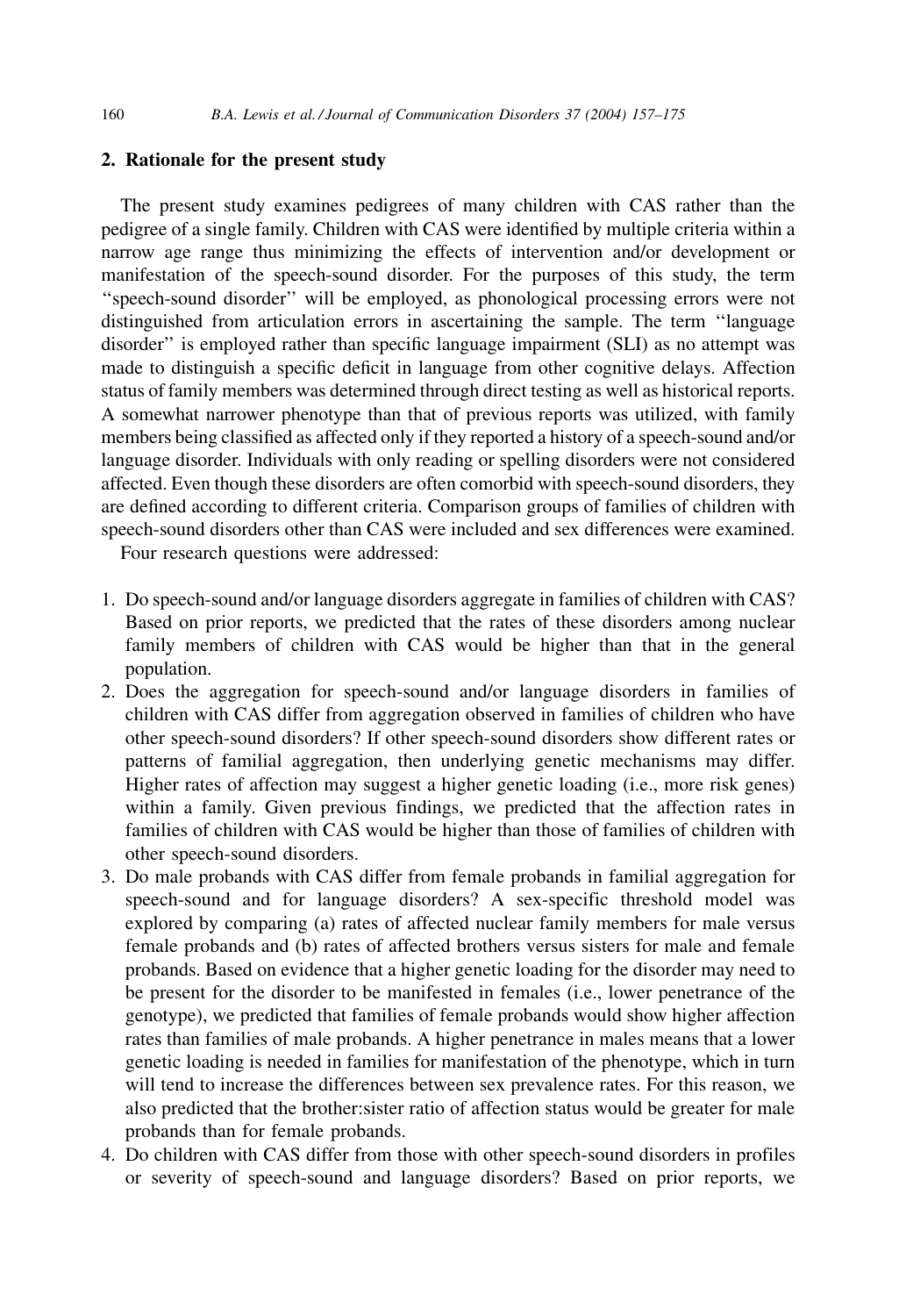predicted that children with CAS would perform more poorly than children with other speech-sound disorders on measures of articulation, language, oral motor skills, and syllable sequencing.

## 3. Method

Candidate participants for this study were tested individually in two sessions to reduce potential effects of fatigue on test results. Testing was carried out in a speech research laboratory at Case Western Reserve University's Department of Pediatrics or, at the parent's request, in a quiet and adequately lit room in the family's home. All speech-sound productions were tape recorded using a Sony Professional Tape Recorder (WM-DC6) and an Audio-Technica Omnidirectional Microphone (AT-804). Responses were recorded initially on-line using broad phonetic transcription. Speech-sound samples were later transcribed in broad transcription.

#### 3.1. Participants

Participants were recruited from the clinical caseloads of community speech/language pathologists. All of the children were between the ages of 3 years 0 months through 10 years 11 months and were required to demonstrate a speech-sound disorder of unknown causality. Thus, the criterion for participation included: (1) normal hearing acuity as defined by passing a pure tone audiometric screening test at 25 dBHL ISO for 500, 1000, 2000, and 4000 Hz bilaterally and fewer than six reported episodes of otitis media prior to age 3 as reported by the parent; (2) absence of a history of neurological disorders other than CAS such as cerebral palsy, as reported by the parent; and (3) normal intelligence defined as a Performance IQ (PIQ) of 80 or above on the Wechsler Intelligence Scale for Children—Third Edition (WISC-III; [Wechsler, 1991\)](#page-18-0) or the Wechsler Preschool and Primary Scale of Intelligence Test—Revised (WPPSI-R, [Wechsler, 1989\)](#page-18-0).

## 3.1.1. Probands with CAS

A multi-step process was employed to identify children who met strict criteria for CAS. Initial selection was based on a clinical diagnosis of suspected CAS by the child's speech-language pathologist. Forty-two children were referred with suspected CAS. The children were then screened for a speech production disorder involving deficits in the motor programming aspects of speech. Only participants showing a severely restricted phonemic repertoire, including errors of sound class, place and manner of production, voicing, and vowel errors met screening criteria for the diagnosis. Evidence for restriction in phonemic production included a score below the fifth percentile on the Goldman–Fristoe Test of Articulation (GFTA; [Goldman & Fristoe, 1986](#page-16-0)), the presence of at least three phonological processing errors in the moderate to severe range, and an overall rating of 4 (severe) on the Khan–Lewis Phonological Analysis (KLPA; [Khan &](#page-17-0) [Lewis, 1986](#page-17-0)). Screening eliminated 11 children from the sample, including all of the 9 children over 6 years of age and 2 of the younger children. The children eliminated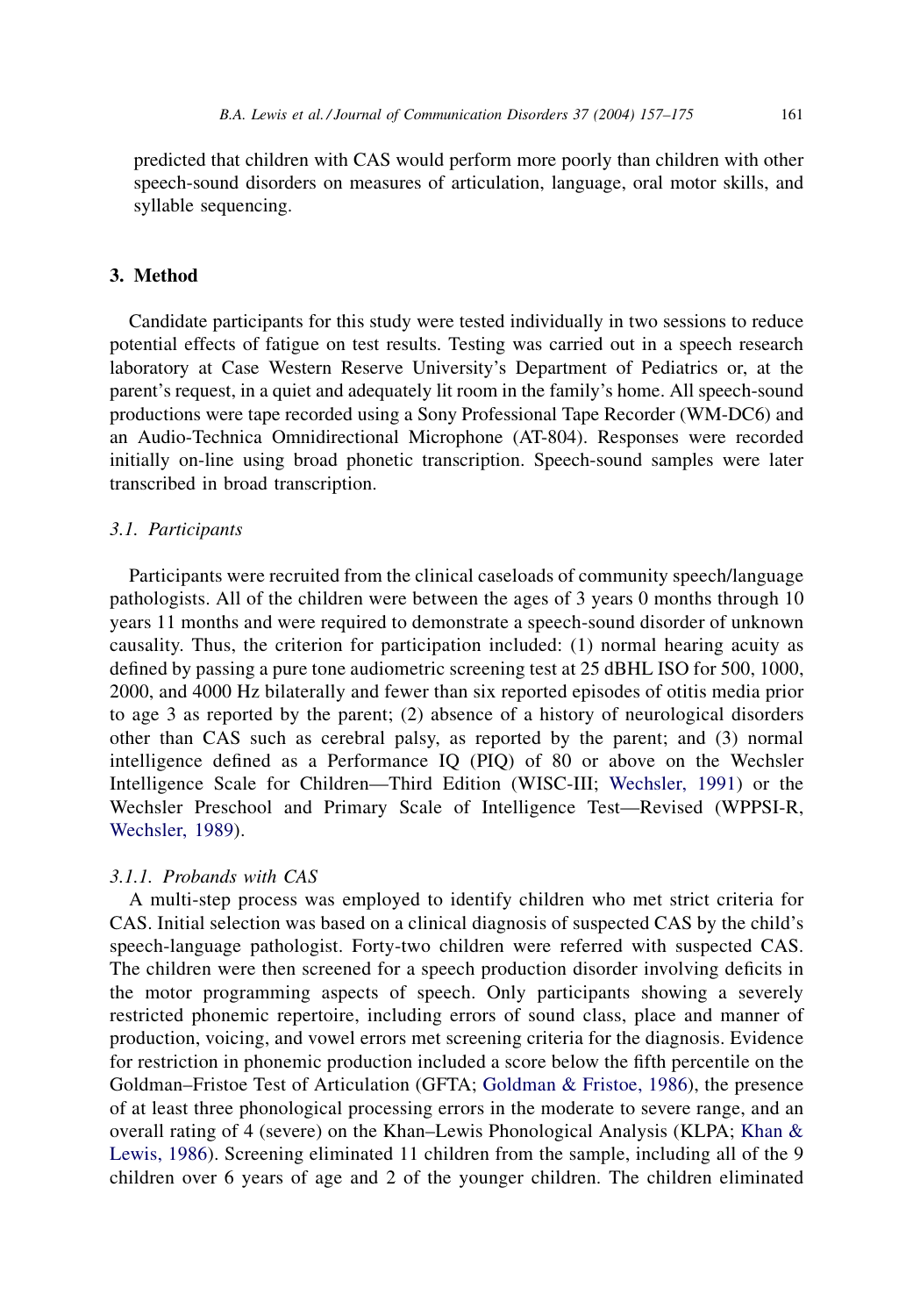may have met screening criteria at a younger age or may have had a milder form of CAS.

Eligibility for the diagnosis also required reduced diadochokinetic rates as defined by a Total Function Score (TFS) of at least 2 S.D. below the mean for age on the Oral Speech Motor Control Protocol [\(Robbins & Klee, 1987](#page-17-0)) and difficulty with sequencing sounds and syllables. Sequencing errors were noted for each child on the repetition of multisyllabic real and nonsense words or in the imitation of syllable sequences, such as pataka on the Oral Speech Motor Control Protocol. Due to the paucity of multisyllabic productions in children with apraxia, sequencing errors are often difficult to identify in younger children. Therefore, phonetic transcripts of the multisyllabic real and nonsense words were examined for sequencing errors. This criterion, which was applied to document problems in programming of sequential articulatory movements, eliminated seven additional children who did not demonstrate sequencing errors.

A final diagnostic criterion required that the participants demonstrate unusual error types, defined as nondevelopmental processes, metathetic errors, prolongations, and addition errors in their connected speech samples. Three children failed to satisfy this inclusionary criterion, leaving 22 who met all criteria for CAS, including 16 boys and 6 girls, ages  $3-6$  years (mean  $= 4.9$ ; S.D.  $= 0.91$ ).

#### 3.1.2. Probands with speech-sound disorders

The comparison group of children with speech-sound disorders was 93 children recruited from the clinical caseloads of speech-language pathologists working at community speech and hearing centers or in private practice in the greater Cleveland area. Children excluded from the CAS sample were not considered eligible. Findings on a subset of this group ( $n = 28$ , speech-sound disorder without language impairment;  $n = 24$ , speech-sound disorder with language impairment) were previously reported ([Lewis, Freebairn, & Taylor, 2000](#page-17-0)). All children presented with normal hearing, the absence of a neurological diagnosis, and WISC-III or WPPSI-R  $PIQ \geq 80$ .

Participants in the comparison group also met two additional criteria. They had a moderate to severe expressive speech-sound disorder as defined by (a) a score of 1 S.D. or greater below the mean on the Goldman–Fristoe Test of Articulation-Sounds in Words Subtest (GFTA; [Goldman & Fristoe, 1986](#page-16-0)) prior to enrollment in speech-language therapy, and (b) commission of at least three phonological error types as identified by the Khan– Lewis Phonological Analysis [\(Khan & Lewis, 1986](#page-17-0)). Additionally, the Oral and Speech Motor Control Protocol ([Robbins & Klee, 1987\)](#page-17-0) confirmed a normal peripheral speech mechanism.

Comparison children were assigned to one of two groups based on preschool language status: speech-sound disorder in isolation (S group) or speech-sound disorder with additional language impairment (SL group). The criteria for language impairment, consistent with [Tomblin et al. \(1997\)](#page-18-0), included a scaled score of less than 8 on two or more subtests of the Test of Language Development-Primary (TOLD-P:2; [Newcomer &](#page-17-0) [Hammill, 1988\)](#page-17-0). As shown in [Table 1](#page-6-0), the three groups (CAS, S, and SL) did not differ significantly in age, gender, or distribution of socioeconomic status as rated on the Hollingshead Four Factor Index of Social Class [\(Hollingshead, 1975](#page-17-0)).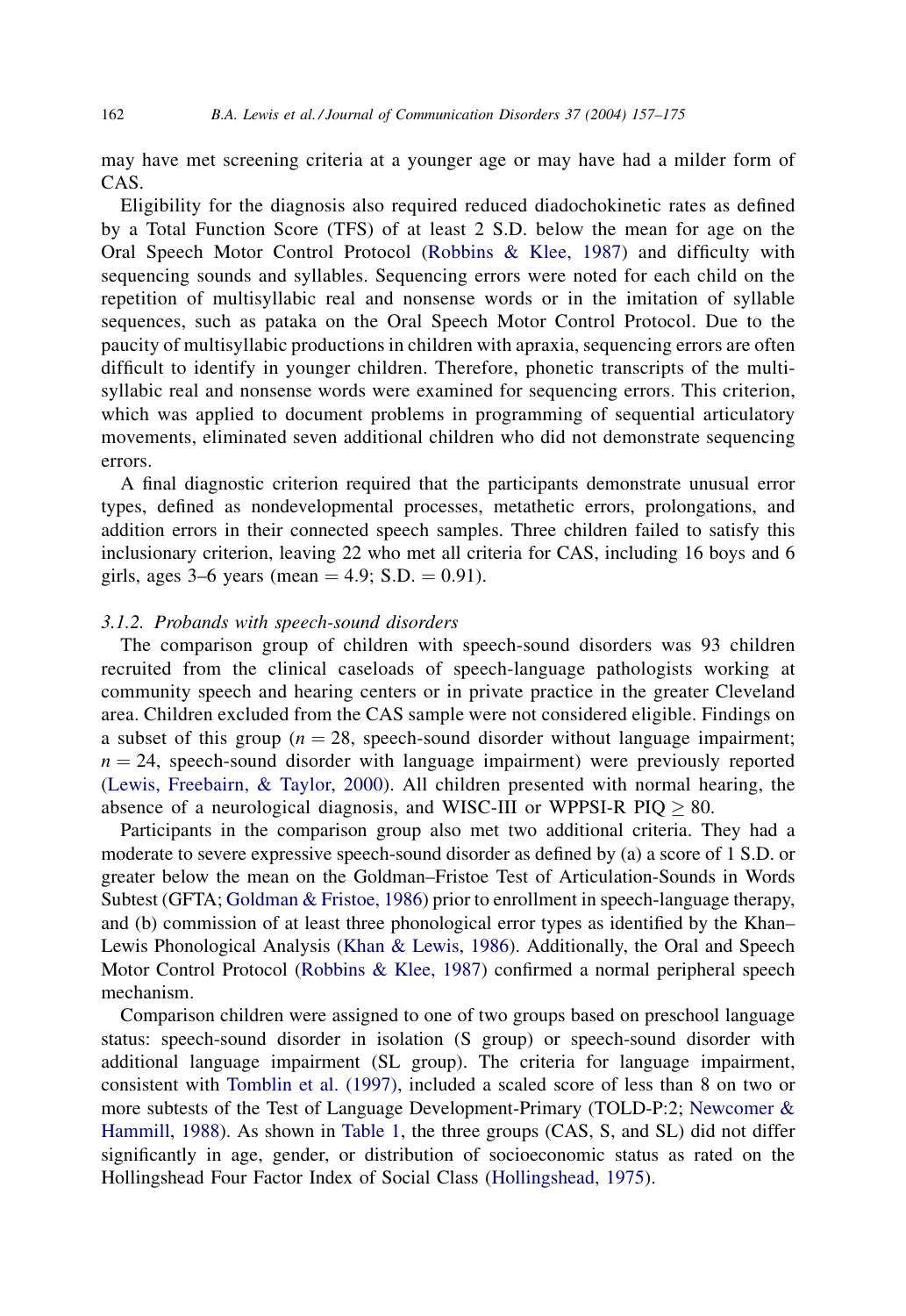| Characteristic     | CAS group $(n = 22)$ | S group $(n=51)$ | SL group $(n = 42)$ |
|--------------------|----------------------|------------------|---------------------|
| Age in years       |                      |                  |                     |
| Mean $(S.D.)$      | 4.9(0.9)             | 5.6(1.5)         | 4.9(0.7)            |
| Range              | $3.8 - 6.4$          | $3.9 - 6.4$      | $3.8 - 6.1$         |
| Male/female        | 16/6                 | 29/22            | 28/14               |
| SES (Hollingshead) |                      |                  |                     |
| 1                  | 1(5%)                | $\Omega$         | $4(10\%)$           |
| $\overline{c}$     | 2(9%)                | $5(10\%)$        | $4(10\%)$           |
| 3                  | 6(27%)               | 7(14%)           | 13 (31%)            |
| 4                  | 10(45%)              | 21(41%)          | 11 $(26%)$          |
| 5                  | 3(14%)               | 18 (35%)         | 10(23%)             |

<span id="page-6-0"></span>Table 1 Sample demographics characteristics

Note. CAS: childhood apraxia of speech, S: speech-sound disorders without language disorder, SL: speechsound disorder with language disorder.

#### 3.2. Phenotyping nuclear family members

Affection status of nuclear family members in the CAS and comparison groups was determined both through historical report and by directly testing family members when possible. Only data on biological parents and full siblings are presented. Affection status for siblings under 3 years of age was not determined. Following the procedures described by [Lewis and Freebairn \(1993\)](#page-17-0), all parents were interviewed for family history of speech and language disorders. Family members were classified as affected for a speech-sound disorder and/or language disorder if they had ever been enrolled in therapy for a persistent moderate to severe speech-sound disorder and/or language disorder. Reliable information on the specific type of speech and language problem could not always be obtained from the informants. Efforts were made to secure school records but detailed therapy records were not available. Affection status was obtained by retrospective methods, with reliance on self-reports and descriptions by family members. Determination of affection status in this way is a standard procedure in studies of family pedigrees and broadly classifies family members as affected or generally unaffected based on report of one or both caregivers. It also allows for the identification of family members as affected whose speech-sound and language problems may have resolved either through therapy or with age.

The informant was also questioned about whether or not family members had a history of reading, spelling or learning difficulties. Information on these comorbid conditions is presented in [Appendix B.](#page-15-0) For the purposes of this study, children and parents were considered non-affected if they presented with or had histories of reading, spelling or learning difficulties, but did not have a history of a speech-sound and/or language disorder.

Further phenotyping of nuclear family members was accomplished through direct testing of siblings who were 4 years of age or older (CAS group,  $n = 27$ ; S group,  $n = 80$ , SL group,  $n = 63$ ) and all parents who agreed to testing (CAS group,  $n = 20$ ; S group,  $n = 42$ ; SL group,  $n = 34$ ). Siblings who were 4–7 years of age were considered to have a speech-sound disorder if they met the same criteria outlined above for the probands. Older siblings and parents were considered to have speech-sound difficulties if they were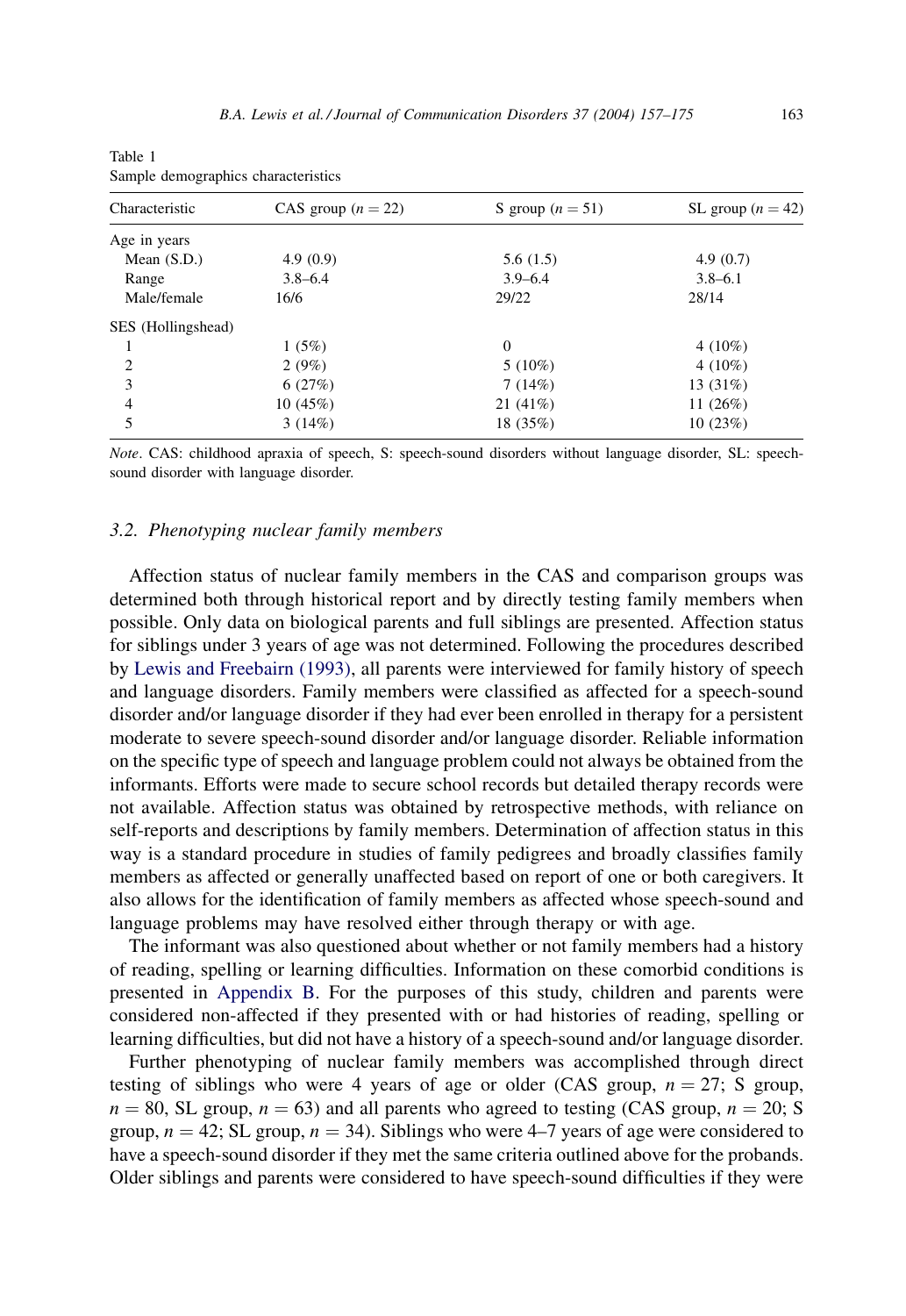unable to repeat more than 25% of the multisyllabic or nonsense words correctly. Siblings and parents were considered to have a language disorder if they scored 1 S.D. or greater below the mean on two or more subscales of the TOLD-P:2 or the *Clinical Evaluation of* Language Fundamentals—Revised (CELF-R; [Semel, Wiig, & Secord, 1987\)](#page-17-0).

Comparisons of affection status based on historical report to affection status based on direct testing revealed the following. For the sibling groups, affection status for speechsound disorders based on historical reports was in agreement with the affection status based on direct testing in 77% of cases in the CAS group, 66% of cases in the S group, and 81% of cases in the SL group. Affection status of siblings for language disorders based on historical reports was in agreement with test results in 92% of cases for the CAS group, 86% for the S group, and 89% for the SL group. In the parent groups, affection status for speech-sound disorders based on historical reports matched the affection status based on direct testing in 84% of cases for the CAS group, in 74% of cases for the S group, and in 65% of cases for the SL group. Historical reports of language disorders in the parent groups was in agreement with test results in 78% of cases for the CAS group, 95% of cases for the S group, and 88% of cases for the SL group. Differences in affection status between historical reports and direct testing may be due to remediation of the earlier problem, compensatory strategies employed by the individual, and/or the insensitivity of tests to subtle speech/language disorders (e.g., due to ceiling effects of the tests employed).

#### 3.3. Measures

Assessment procedures included parent interviews to obtain data on developmental history, as well as formal testing of children's speech-sound development, oral motor skills, language skills, and prosody. Questions about the children's development included inquiries regarding the age at which they spoke their first words and sentences. Inquiry was also made regarding problems in motor development, medical/neurological history, and progress in speech therapy.

Probands in all three groups (CAS, S, and SL) received all the measures in a counter balanced manner. The Goldman–Fristoe Test of Articulation-Sounds in Words subtest (GFTA; [Goldman & Fristoe, 1986\)](#page-16-0) was administered to assess speech-sound production in initial, medial, and final word positions, as well as consonant blends. Responses were transcribed on-line as well as audiotape recorded for later review. Transcriptions of 10% of the samples by a second speech-language pathologist indicated that the transcriptions were highly reliable (95% point-to-point agreement). A Khan–Lewis Phonological Process Analysis (KLPA; [Khan & Lewis, 1986\)](#page-17-0) was performed on responses from the GFTA. Data from the KLPA used in data analysis included the age-adjusted percentile score severity rating and instances of non-developmental phonological processes and syllable errors.

Speech-sound development was further quantified using the Percentage of Consonants Correct (PCC) metric [\(Shriberg, Austin, Lewis, McSweeny, & Wilson, 1997\)](#page-18-0). A 12% reliability estimate based on approximately 100 speech samples obtained for this project yielded average point-to-point interjudge agreement values of 85% for narrow transcription of consonants and 91% for broad transcription of consonants.

Samples were also coded for inconsistent, metathetic or sequencing errors, and prosodic disturbances. Two licensed and certified master's level speech-language pathologists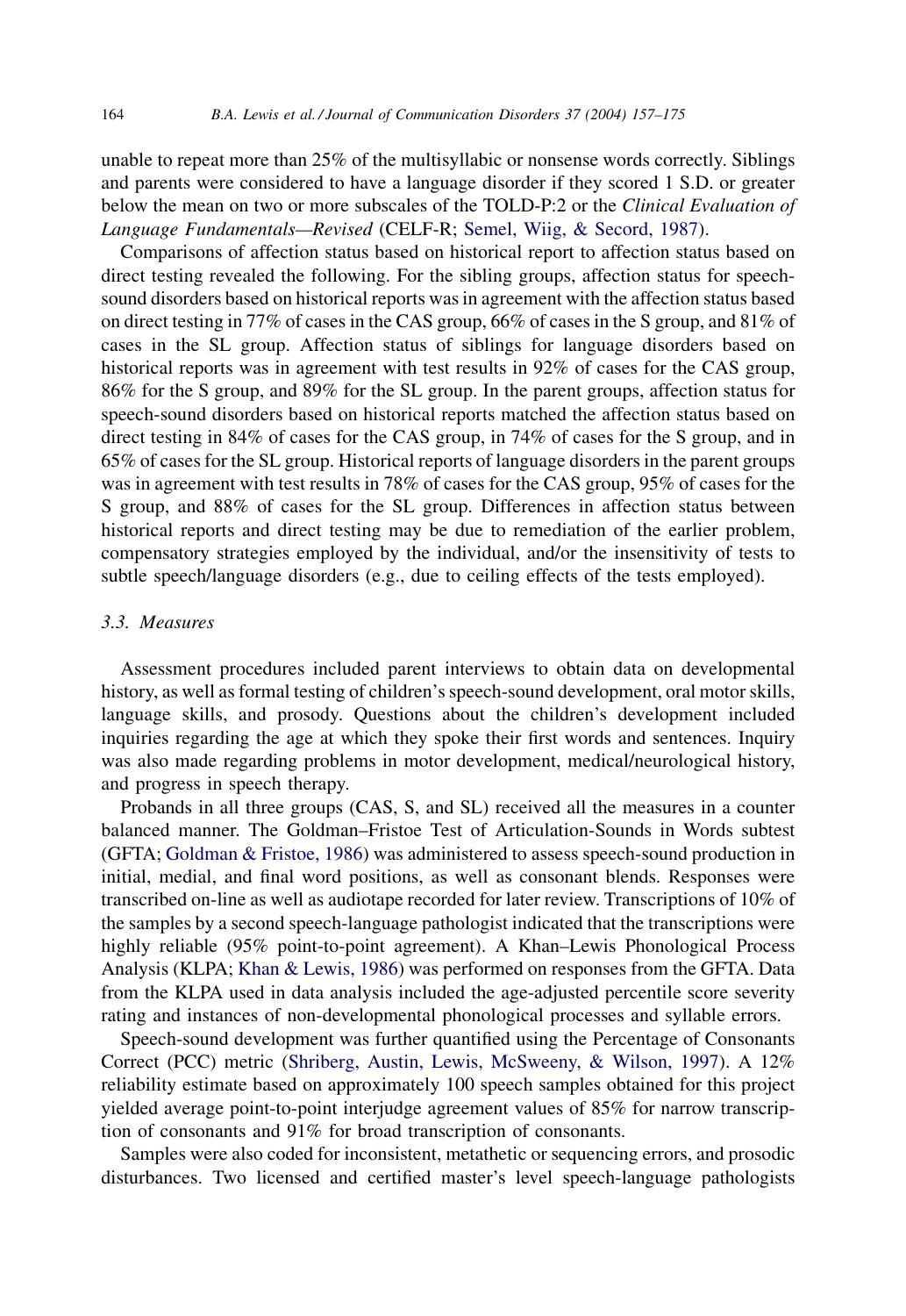independently reviewed the converstional speech samples. The presence or absence of metathetic errors, inconsistent errors, and sequencing errors was noted for each participant.

The Multisyllabic Word Task [\(Catts, 1986](#page-16-0)) was administered to assess syllable sequencing and increases in errors with increasing task demands. In this task, participants were asked to repeat 20 multisyllabic words presented by audiotape. The responses were audiotaped, phonetically transcribed, and analyzed for phonological processes and syllable structure. The percent of phonemes correctly produced was entered into data analysis.

The Oral and Speech Motor Control Protocol ([Robbins & Klee, 1987](#page-17-0)) assessed oral structures and motor functions. The Oral and Speech Motor Protocol was standardized on 90 children without speech or language impairments ages 2:6–6:11. The test consists of 24 observations of the vocal tract structures and their relationships and 56 observations of vocal tract functioning. Function tasks are rated on a 3-point scale and 2 points are awarded for a correct response, 1 point for an emerging response, and 0 for an incorrect response. In addition rates of repetitions of monosyllables and polysyllables are recorded. The test yields a Total Structure Score and a Total Function Score. The Total Structure Score was employed to ensure a normal peripheral speech mechanism. The Total Function Score was employed to assess the participant's rate and accuracy in syllable sequencing. Z scores were obtained employing age-adjusted normative standards.

The Test of Language Development-Primary 2nd Edition (TOLD-P:2; [Newcomer &](#page-17-0) [Hammill, 1988](#page-17-0)) was used to measure overall language abilities. The subtests administered were Picture Vocabulary, Relational Vocabulary, Oral Vocabulary, Grammatic Understanding, Sentence Imitation, and Grammatic Completion.

## 3.4. Procedures

#### 3.4.1. Analyses

Chi-square tests were employed to examine group differences in familial aggregation. Family-wise adjustments were not made, nor were Bonferroni corrections due to the small sample size. Affection rates for family members of children with CAS were compared to those for family members of children in the S and SL groups. Affection rates of family members of male and female probands within each group were also compared. Analysis of covariance (ANCOVA) was used to compare groups in the domains of speech-sound development, language, and oral/motor skills. Age was employed as a covariate in these analyses.

## 4. Results

#### 4.1. Characteristics of CAS sample

All but 6 of the 22 children (73%) showed delays in acquisition of their first words (defined as a failure to produce words by 1 year of age). These same 16 children were also delayed in acquisition of first sentences (defined as a failure to combine two words prior to 2 years of age). Ten children (45%) reported having had motor delays other than in oral motor skills (e.g., delays in crawling, walking). Four children (18%) were described by a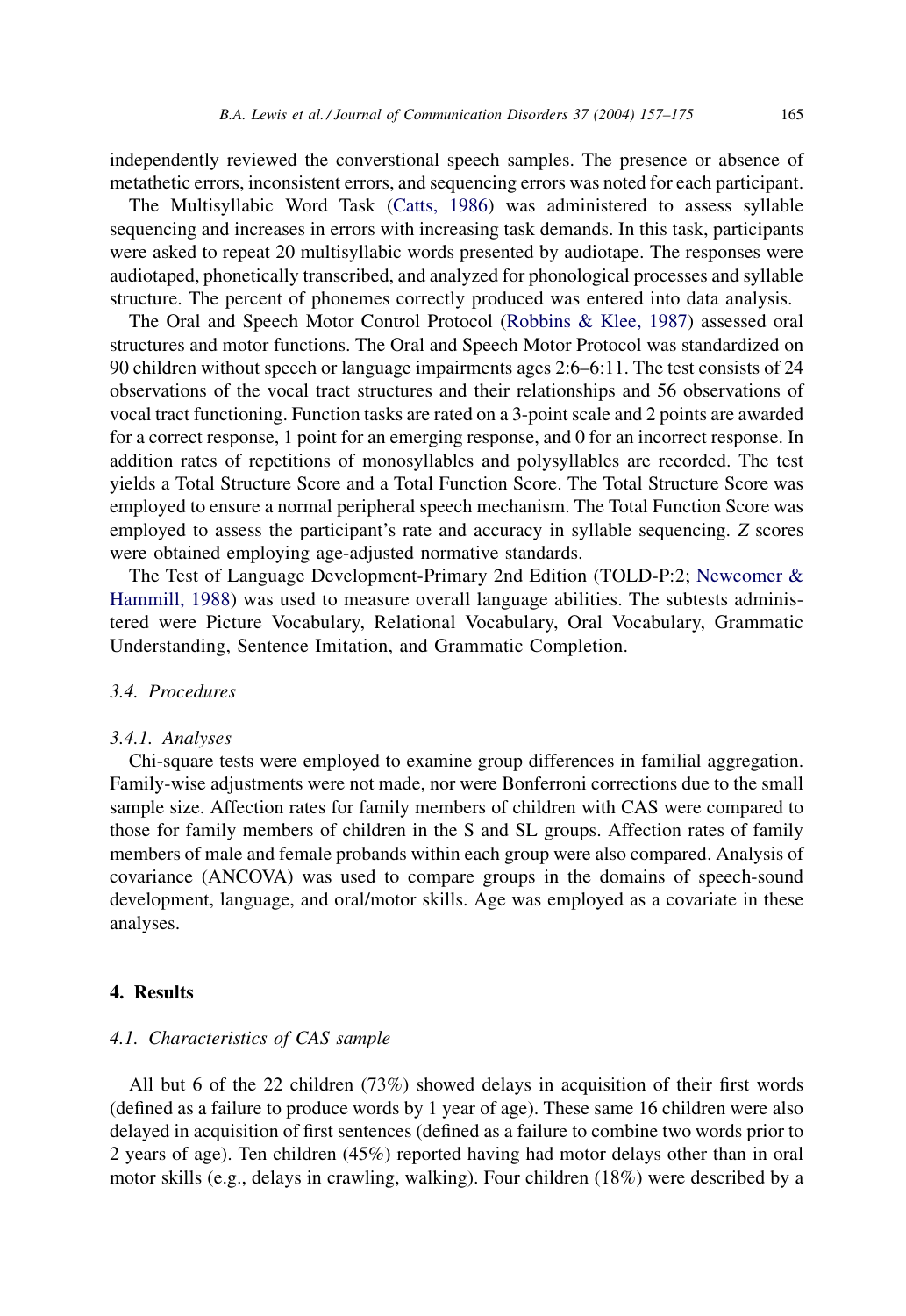neurologist as presenting with soft neurological signs. The parents of 19 children (86%) reported that their children had made slow progress in speech-language therapy.

All children presented with severe speech-sound disorders and oral motor sequencing difficulties as evidenced by their performance on the GFTA, KLPA, and TFS. Four children also scored below the mean on the TSS, demonstrating some type of oral structure abnormality. These abnormalities were primarily dental and did not compromise the functioning of the speech mechanism. All but 5 of the 22 children (77%) demonstrated better receptive than expressive language skills, however, half of the children presented with delays in both receptive and expressive language.

Analysis of a conversational speech sample revealed metathetic errors in 21 children (91%), groping behaviors in 14 children (64%), and increased errors on polysyllabic words in 21 children (91%). Percentage of consonants correct scores ranged from 57 to 93%, with a mean of  $72\%$  (S.D. = 12.1).

## 4.2. Pedigree analyses

Table 2

Table 2 presents affection rates in the nuclear families of children in the CAS, S, and SL groups. Rates are presented by sex of the proband and for males and females combined. The findings indicate familial aggregation of speech-sound and language disorders in all three groups. Based on historical report, at least one first-degree family member was affected for speech-sound and/or language disorders in 19 of the 22 (86%) children with CAS, with over half (13/22, 59%) of these probands having at least one affected parent. Test defined affection status were also high for the CAS group. Rates of affection for all nuclear family members in all groups were well above population estimates of 6% (cf. [Shriberg et al., 1999](#page-18-0)).

Based on historical report, the affection rate was higher in male probands with CAS than those with other speech-sound disorders and based on testing, affection rates were higher in the CAS group male probands, female probands, and combined probands. The difference

| Tricetion status of nuclear family includers for speech language disorders |                         |                     |                        |                              |                  |
|----------------------------------------------------------------------------|-------------------------|---------------------|------------------------|------------------------------|------------------|
| Probands                                                                   | CAS group<br>$(n = 22)$ | S group<br>$(n=51)$ | SL group<br>$(n = 42)$ | Between-group<br>comparisons |                  |
|                                                                            |                         |                     |                        | $\chi^2$                     | $\boldsymbol{P}$ |
| Affection status as defined by historical report                           |                         |                     |                        |                              |                  |
| Male and female combined                                                   | 30/75 (40%)             | 53/165 (32%)        | 59/200 (30%)           | 2.8                          | 0.252            |
| Male                                                                       | 23/55 (42%)             | 36/118 (30%)        | 22/110 (20%)           | 11.6                         | 0.003            |
| Female                                                                     | 7/20(35%)               | 17/47 (36%)         | 37/90 (41%)            | 0.46                         | 0.794            |
| Affection status as defined by testing                                     |                         |                     |                        |                              |                  |
| Male and female combined                                                   | 26/47 (55%)             | 27/126 (21%)        | 27/94 (29%)            | 18.8                         | < 0.001          |
| Male                                                                       | 20/34 (59%)             | 19/73 (26%)         | 17/66 (26%)            | 13.5                         | 0.001            |
| Female                                                                     | 6/13(46%)               | 8/53(15%)           | 10/28 (36%)            | 7.5                          | 0.024            |

Affection status of nuclear family members for speech-language disorders

Note. CAS: childhood apraxia of speech, S: speech-sound disorders without language disorder, SL: speechsound disorder with language disorder.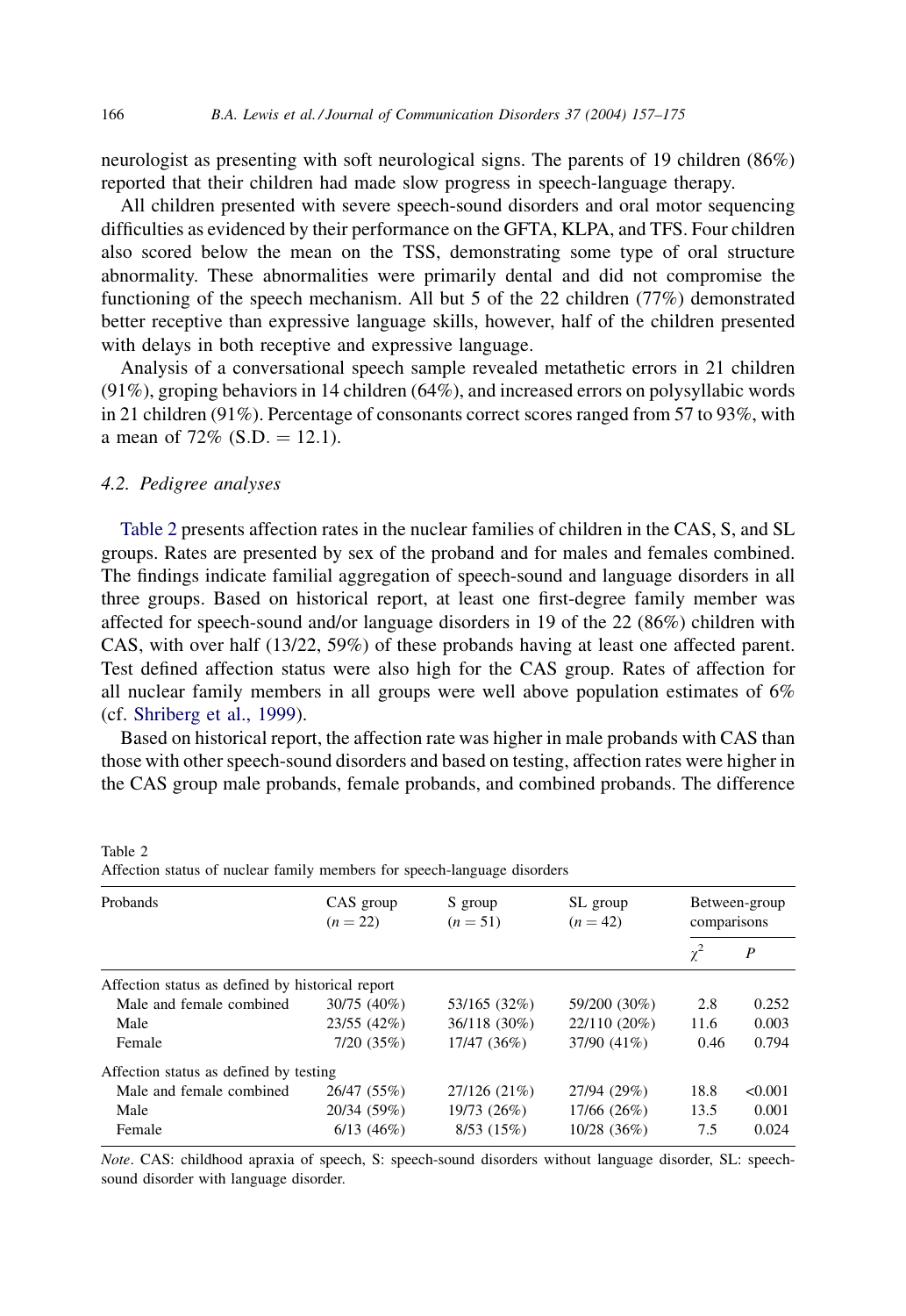in affection rates (based on historical reports) for male but not female probands cannot be accounted for by differences between male and female probands in numbers of brothers and sisters, as chi-square analyses failed to reveal differences in this regard (brothers,  $\chi^2 = 0.84, P = 0.63$ ; for sisters,  $\chi^2 = 1.32, P = 0.52$ .

Within-group analyses were then carried out to explore affection rates for male versus female probands. Based on historical report, affection rates were higher for female probands than male probands in the S group ( $\chi^2 = 10.6$ ,  $P < 0.001$ ). Analyses of the CAS and SL groups failed to reveal differences in affection rates according to the sex of the proband (for the CAS group,  $\chi^2 = 0.49$ ,  $P = 0.48$ ; and for the SL group,  $\chi^2 = 0.65$ ,  $P = 0.42$ ). However, for male probands, brothers were more frequently affected than sisters in all three groups (for the CAS group,  $\chi^2 = 6.0$ , d.f.  $= 1$ ,  $P = 0.014$ ; for the SL group,  $\chi^2 = 20.4$ , d.f. = 4, P < 0.001; and for the S group,  $\chi^2 = 7.9$ , d.f. = 2, P = 0.019). Affection rates for brothers versus sisters did not differ for female probands.

Affection rates for speech-sound and language disorders for individual family members are presented in Table 3. Based on historical reports, affection rates were higher for mothers of children with CAS than for mothers of children in the S and SL groups. Based on testing, group differences were found for mothers, brothers, sisters, and total members.

Pedigrees of the children with CAS were further classified as representing vertical transmission (i.e., parent to child) of the speech-sound and/or language disorder if one or both parents were affected signaling a possible autosomal dominant pattern of inheritance. Vertical transmission may imply either Mendelian transmission or a polygenic transmission. Regardless of how we defined affection status, comparison of families with vertical transmission of disorders to families with nonvertical transmission failed to reveal differences in rates of affected family members.

| Family<br>member                    | CAS group<br>$(n = 22)$                       | S group<br>$(n = 51)$ | SL group<br>$(n = 42)$ | $\chi^2$ | P            |
|-------------------------------------|-----------------------------------------------|-----------------------|------------------------|----------|--------------|
|                                     | Affection status defined by historical report |                       |                        |          |              |
| Mother                              | 9/22(41%)                                     | 7/51(14%)             | 8/42 (19%)             | 6.93     | $0.031*$     |
| Father                              | 6/22(27%)                                     | 14/51 (27%)           | 11/41 (27%)            | 0.01     | 0.996        |
| <b>Sisters</b>                      | 6/14(43%)                                     | 13/38 (34%)           | 11/42 (26%)            | 3.53     | 0.739        |
| <b>Brothers</b>                     | 11/17(65%)                                    | 30/59 (51%)           | 23/40 (58%)            | 9.78     | 0.460        |
| Any of above                        | 30/75 (40%)                                   | 64/199 (32%)          | 53/165 (32%)           | 5.39     | 0.249        |
| Affection status defined by testing |                                               |                       |                        |          |              |
| Mother                              | 5/11(45%)                                     | 3/24(13%)             | 4/21(19%)              | 6.30     | $0.043*$     |
| Father                              | 4/9(44%)                                      | 3/18(17%)             | 4/13(31%)              | 2.43     | 0.297        |
| <b>Sisters</b>                      | 8/11(73%)                                     | 10/34(29%)            | 7/33(21%)              | 10.25    | $0.006*$     |
| <b>Brothers</b>                     | 9/16(56%)                                     | 10/46 (22%)           | 11/30 (37%)            | 6.77     | $0.034*$     |
| Any of above                        | 26/47 (55%)                                   | 26/122 (21%)          | 26/97 (27%)            | 19.40    | $< 0.001$ ** |

Affection status of nuclear family members for speech-language disorders by type of family member

Note. CAS: childhood apraxia of speech, S: speech-sound disorders without language disorder, SL: speechsound disorder with language disorder.

Significant at 0.05 probability level.

Table 3

Significant at 0.001 probability level.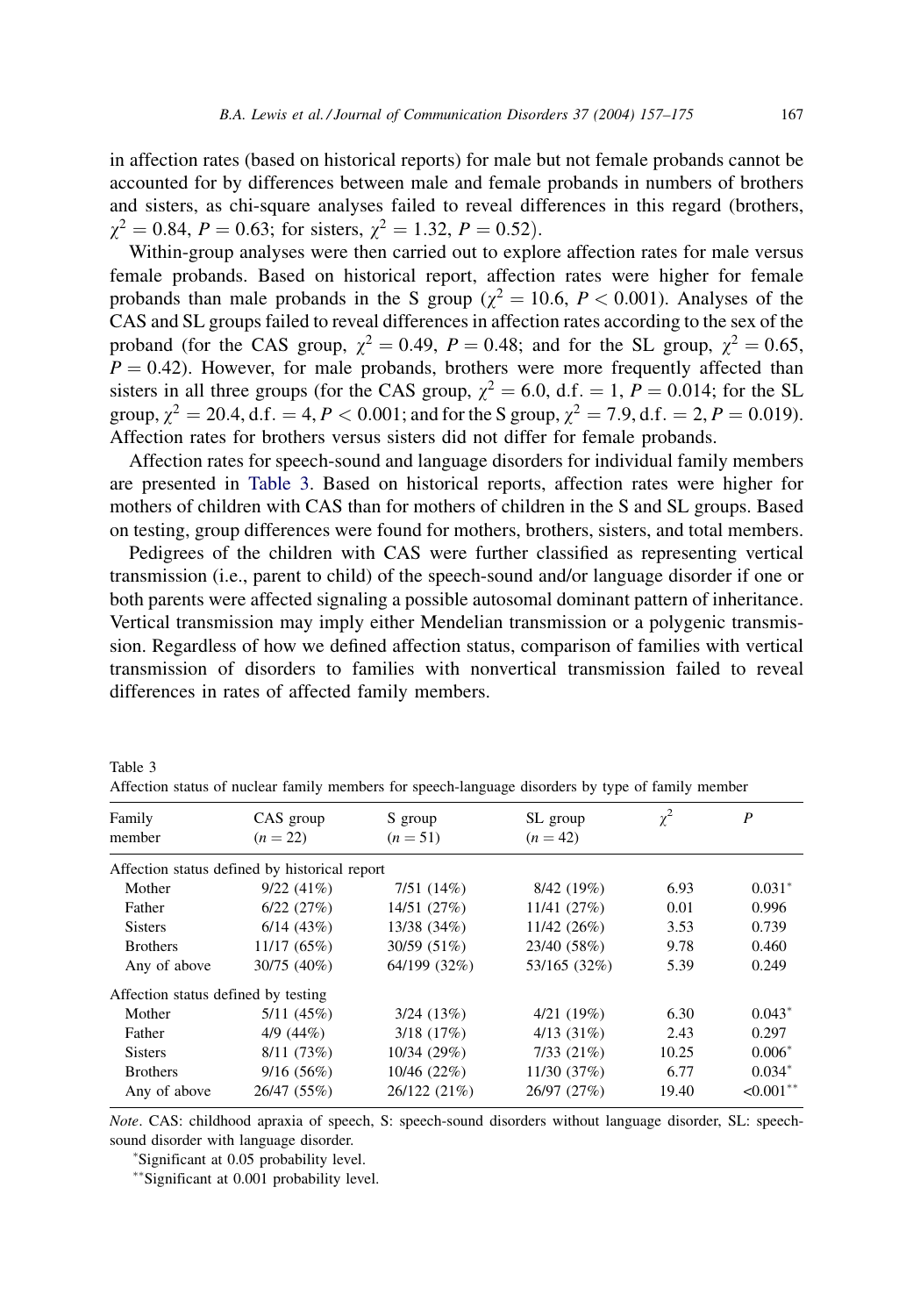| Measure                                               |                      | CAS group<br>$(n = 22)$         | S group<br>$(n=51)$           | SL group<br>$(n = 42)$        | F    | $\boldsymbol{P}$ | $Eta^2$ |
|-------------------------------------------------------|----------------------|---------------------------------|-------------------------------|-------------------------------|------|------------------|---------|
| Goldman-Fristoe <sup>a,b</sup><br>Percentile score    | Mean $(SD)$<br>Range | 1.7(1.0)<br>$<1-4.0$            | 26.3(17.5)<br>$2.0 - 78.0$    | 21.8 (21.4)<br>$1.0 - 49.0$   | 15.8 | < 0.001          | 0.297   |
| Khan-Lewis <sup>a,b</sup><br>Percentile score         | Mean $(SD)$<br>Range | 2.6(3.2)<br>$<1-15.0$           | 25.2(22.2)<br>$1.0 - 88.0$    | 19.3(20.6)<br>$1.0 - 50.0$    | 10.1 | < 0.001          | 0.206   |
| TOLD total <sup>c,d</sup><br>Standard score           | Mean $(SD)$<br>Range | 78.6 (8.8)<br>$67 - 95$         | 106.2(12.2)<br>88-131         | 85.6 (10.9)<br>$61 - 96$      | 52.7 | < 0.001          | 0.592   |
| TOLD listening <sup>c,d</sup><br>Standard score       | Mean $(SD)$<br>Range | 91.2 (14.4)<br>$71 - 118$       | 108.7(12.0)<br>88-136         | 93.5 (11.4)<br>$70 - 102$     | 20.0 | < 0.001          | 0.262   |
| TOLD speaking <sup>c,d</sup><br>Standard score        | Mean $(SD)$<br>Range | 71.3(11.0)<br>$49 - 82$         | 99.0 (16.4)<br>$79 - 128$     | 80.5(11.1)<br>$61 - 94$       | 15.5 | < 0.001          | 0.562   |
| Total function <sup>a,b</sup><br>Z score              | Mean $(SD)$<br>Range | $-12.1(6.3)$<br>$-23$ to $-2.0$ | $-1.6(2.9)$<br>$-10.1$ to 2.6 | $-3.6(4.1)$<br>$-13.4$ to 2.6 | 45.8 | < 0.001          | 0.522   |
| Multisyllabic words <sup>a,b</sup><br>Percent correct | Mean $(SD)$<br>Range | 3.5(13.1)<br>$0 - 10$           | 32.1(19.1)<br>$0 - 60$        | 24.0 (17.6)<br>$0 - 60$       | 19.4 | < 0.001          | 0.431   |
| Percent Consonants<br>Correct <sup>a,b</sup>          | Mean $(SD)$<br>Range | 72.4 (12.1)<br>56.7-92.9        | 88.1 (7.4)<br>72.4–96.7       | 83.9 (8.3)<br>$63.2 - 96.7$   | 16.5 | < 0.001          | 0.483   |

| rable 4 |                                       |
|---------|---------------------------------------|
|         | Group comparisons of test performance |

Note. CAS: childhood apraxia of speech, S: speech-sound disorders without language disorder, SL: speechsound disorder with language disorder. TOLD: Test of Language Development-Primary 2.<br><sup>a</sup> S group significantly different from CAS group by Tukey post hoc testing.

<sup>b</sup> SL group significantly different from CAS group by Tukey post hoc testing.

<sup>c</sup>S group significantly different from SL group by Tukey post hoc testing.

## 4.3. Comparisons of children with CAS and children with speech-sound disorders

As shown in Table 4, children with CAS differed significantly from children in the S and SL groups on measures of articulation, language, and oral motor functions. As expected given the selection criteria, the S and SL groups differed on total, receptive, and expressive language measures. These groups did not differ on measures of articulation or oral motor skills. The mean ages in years at which the child's first words were spoken were 1.8  $(S.D. = 0.8)$ , 1.2  $(S.D. = 0.6)$ , and 1.7  $(S.D. = 0.8)$ , for the CAS, S, and SL groups, respectively. The respective mean ages at which sentences were first spoken were 2.8  $(S.D. = 0.9)$ , 1.8  $(S.D. = 0.7)$ , and 2.4  $(S.D. = 0.9)$ .

## 5. Discussion

## 5.1. Familial aggregation of CAS

The findings of this study support a strong familial aggregation of speech-sound and language disorders within families of children with CAS. The percent of children with CAS

 $T_1$   $T_2$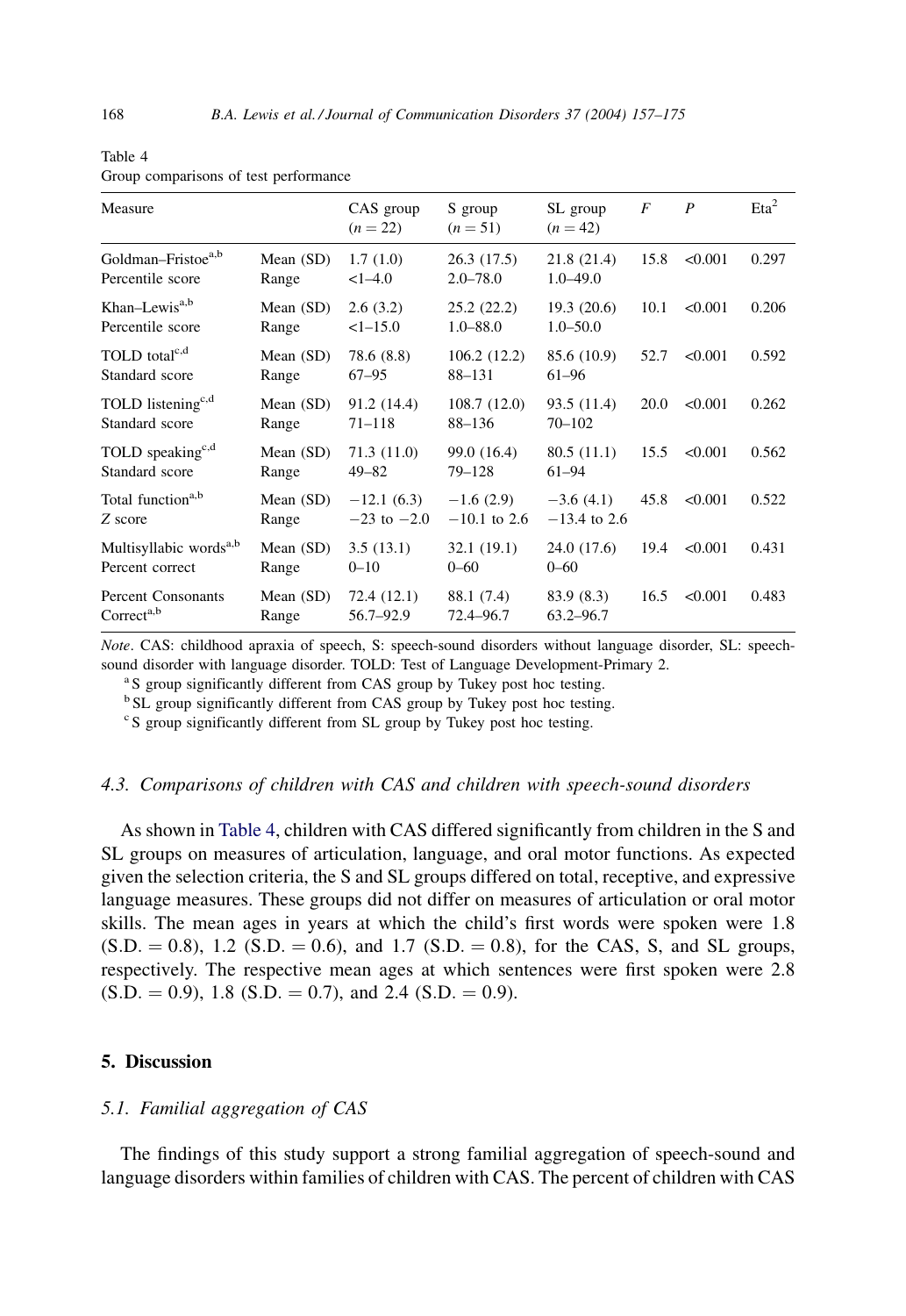with a positive family history (86%) is at the high end of the range reported previously for children with speech-language disorders (28–75%; [Aram & Glasson, 1979](#page-16-0); [Ferry, Hall, &](#page-16-0) [Hicks, 1975](#page-16-0); [Horwitz, 1984; Lewis, 1990](#page-17-0); [Lewis, Ekelman, & Aram, 1989;](#page-17-0) [Milloy &](#page-17-0) [Summers, 1989; Morley, 1957; Riley, 1984;](#page-17-0) [Shriberg & Kwiatkowski, 1994](#page-18-0)). This high affection rate may reflect the more stringent criteria we employed in identifying children with CAS.

The low rate of CAS among family members of children with CAS offers support for a verbal trait deficit hypothesis. A continuum of disorders was observed among the siblings of the CAS probands, ranging from mild articulation disorders to more severe speechsound disorders and language disorders.

## 5.2. Comparison of familial aggregation in children with CAS versus children in the S and SL groups

If traits underlying CAS are polygenic, the same genes may contribute to both CAS and other speech-sound disorders, with families of children with CAS having a higher genetic loading than family members of children with milder speech-sound disorders. To test this hypothesis, we compared the familial aggregation in the CAS group to that in the S and SL groups. Although affection rates among nuclear family members were higher for children with CAS than for children in the S and SL groups, these differences were significant when affection status was based on testing but not when affection status was based on historical report. Based on historical report, rates of affected mothers were significantly higher for the CAS than the S or SL groups, but fathers were equally affected across all three groups (27%). Affection rates for brothers were higher then those for other family members, but dissimilar across groups (51–65%). Based on testing, affection rates were higher in the CAS group than in the other two groups for mothers, brothers, sisters, and total.

These findings fail to provide strong support for a unique etiology for CAS, as the same types of speech and language disorders were observed among families of each of the three proband groups. In our view, the most parsimonious interpretation of these findings is that families of children with CAS possess more risk genes for a verbal trait disorder. Another possible interpretation is that our criteria for CAS failed to discriminate it from other types of speech-sound disorders.

Discrepancies between rates of affection based on history versus testing may be due to the fact that only about half of the parents and 87% of the siblings were tested. In addition, affection status based on history classifies an individual as affected if, as a child, he/she presented with a clinically diagnosed speech-sound/language disorder. In contrast, direct testing only assesses an individual's present skills, but may provide a more sensitive and objective measure of affection status. Measures used to assess skills at an older age, such as repetition of multisyllabic real and nonsense words may tap different linguistic skills than traditional articulation and language tests.

## 5.3. Other group comparisons

Findings indicating that children with CAS presented with a more severe speech-sound and language disorder than participants in S or SL groups also support the hypothesis of a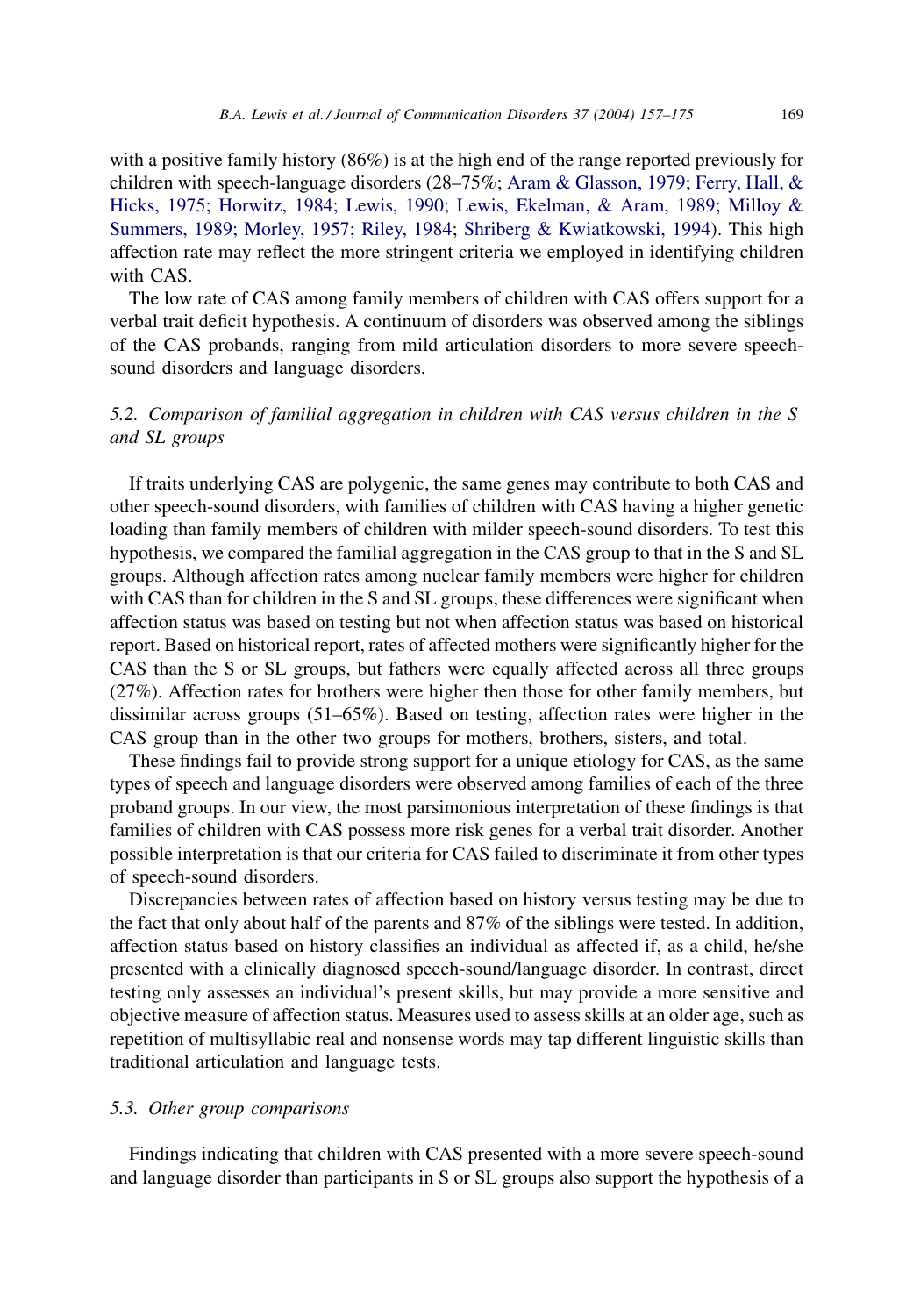continuum of impairment in a common verbal trait. Children with CAS differed significantly from those in the S and SL groups in articulatory skills as measured by standard articulation tests (GFTA) and analysis of speech samples (PCC), as well as in speech-sound sequencing abilities as measured by the TFS and the repetition of multisyllabic word lists. Significant differences in receptive and expressive language skills were also observed between the CAS and S groups, but not between the CAS and SL groups. The latter finding suggests that, whereas children with CAS often present with language disorders, language impairment alone is not a good diagnostic marker for CAS. All but three of our children with CAS scored 1 S.D. or more below the mean on the expressive subscale of the TOLD-P:2, and more than half of these participants scored 1 S.D. or more below the mean on the receptive subscale. Some authors have expressed the view that CAS is not limited to the articulatory and motor aspects of speech, but encompasses other aspects of language as well ([Aram & Glasson, 1979; Aram & Nation, 1982; Crary, 1982\)](#page-16-0). The presence of a variety of language-learning disorders among the probands and their families is consistent with this view.

## 5.4. Sex differences in CAS

With respect to sex differences in CAS, boys in our sample outnumbered girls by a ratio of more than 2:1. This ratio is slightly smaller than that reported by [Hall et al. \(1993\).](#page-17-0) These researchers, however, suggested that the high ratio of males to females reflected referral bias. They speculated that equal numbers of males and females are found in populations of children with more severe symptoms of CAS. Given that our sample was drawn from clinical referrals, our findings are also subject to this referral bias. Nevertheless, we used stringent criteria to define CAS and the present sample likely represents the more severe end of the CAS spectrum. Our findings thus suggest that a higher prevalence of CAS among males may be representative of this disorder.

Sex differences in prevalence are frequently explained in terms of X-linked patterns of inheritance. Because a son inherits the X chromosome only from his mother, transmission from father to son is not observed in X-linked traits ([Plomin, DeFries, McClearn, & Rutter,](#page-17-0) [1997](#page-17-0)). X-linkage was therefore not supported by our results, as CAS was equally likely to be transmitted from mother to son as from father to son.

An alternative explanation for the sex differences in rates of CAS and other speech-sound disorders is that there is a sex-specific threshold ([Carter, 1969, 1973; DeFries, 1989](#page-16-0)). As a higher genetic loading is required for manifestation of the phenotype in females, they should not only have lower rates of disorders, but also more affected family members than male probands. Further, as indicated earlier (see introduction), the brother:sister ratio for affected relatives of male probands should be higher than that for female probands. In support of these predictions, affection rates based on historical report were higher among brothers than sisters for male probands, but not for female probands (i.e., a lower threshold associated with a higher ratio of male:female family members affected). Further support for a sex-specific threshold model was provided by a higher overall affection rate for female probands than for male probands, but only for the S group. Our sample size, however, was small for investigating sex differences; hence additional studies employing a larger number of female probands will be needed to assess the level of support for this model.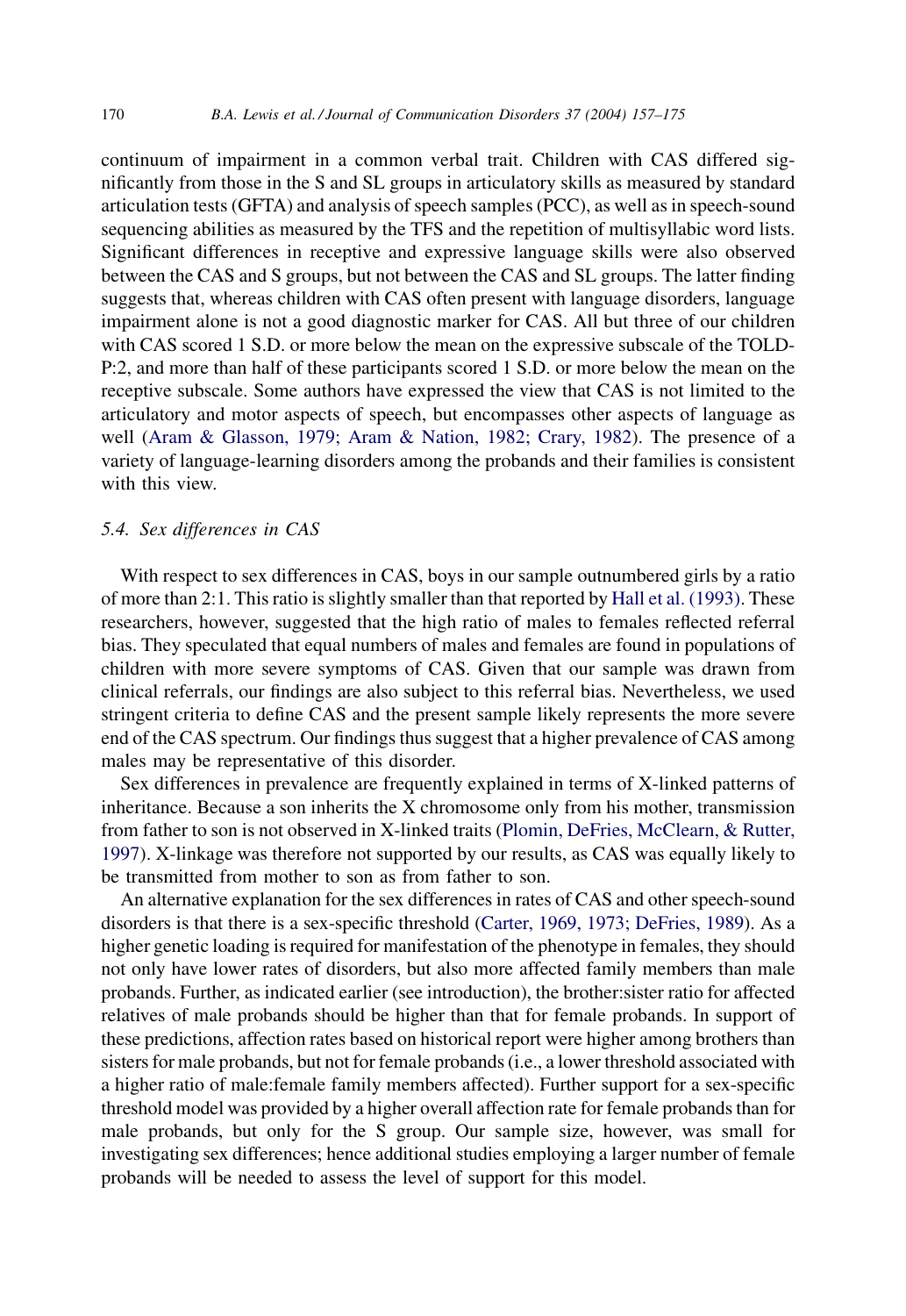## 6. Methodological limitations

Several methodological limitations should be noted. First, the selection criteria for CAS eliminated older and less severely affected children. The use of these strict criteria also precluded examination of developmental variations in phenotypes of CAS. Children with mild symptoms of CAS may differ from those with more severe disorders in patterns of familial aggregation. More generally, the stringent criteria that we used to define CAS may be challenged. Methods such as acoustical analyses to support the diagnosis of CAS were not undertaken. An additional limitation includes our reliance on historical reports to establish affection status in many of our family members, especially among parents. Although tests that are sensitive to residual speech and language disorders in adults are lacking and testing could fail to detect previously resolved problems, direct testing of speech and language skills in parents may have revealed some disorders that were denied in historical reports. Finally, pedigree analysis alone cannot distinguish environmental from genetic influences, nor can it identify specific patterns of transmission. Molecular genetic studies are currently underway to better specify potential genetic bases for CAS.

In summary, the results of this study demonstrated that speech-sound and language disorders aggregate in families of children with CAS. Although affection rates in families of children with CAS were somewhat higher than those in families of children with other speech-sound disorders affection rates were elevated relative to population levels in all three groups. Furthermore, family members of all groups had similar types of speech/language problems. These findings challenge the view that CAS has an etiology that is distinct from that underlying other speech-sound disorders, and are thus consistent with the hypothesis that CAS and other developmental speech-sound disorders reflect a general verbal trait deficit. The high rate of affected mothers in the CAS group also supports a sex-specific threshold model. Further research is needed to discern whether or not speech-sound disorders fall along a continuum, with CAS representing the more severe end of the spectrum.

## Acknowledgements

This research was supported by the National Institutes of Health, National Institute on Deafness and Other Communication Disorders, Grant DC00528 and NIH-NIDCD 1 RO3 DC004005. We wish to express our appreciation to the speech/language pathologists who assisted us in recruiting subjects, and to the families who generously agreed to participate.

## Appendix A. Continuing education

- 1. Past studies of familial aggregation of CAS have been limited for several reasons. These include all of the following except
	- a. Identification of affected family members is challenging
	- b. There has been little agreement on the diagnostic criteria for CAS
	- c. CAS doesn't really exist
	- d. Investigation have focused mainly on small samples or single pedigrees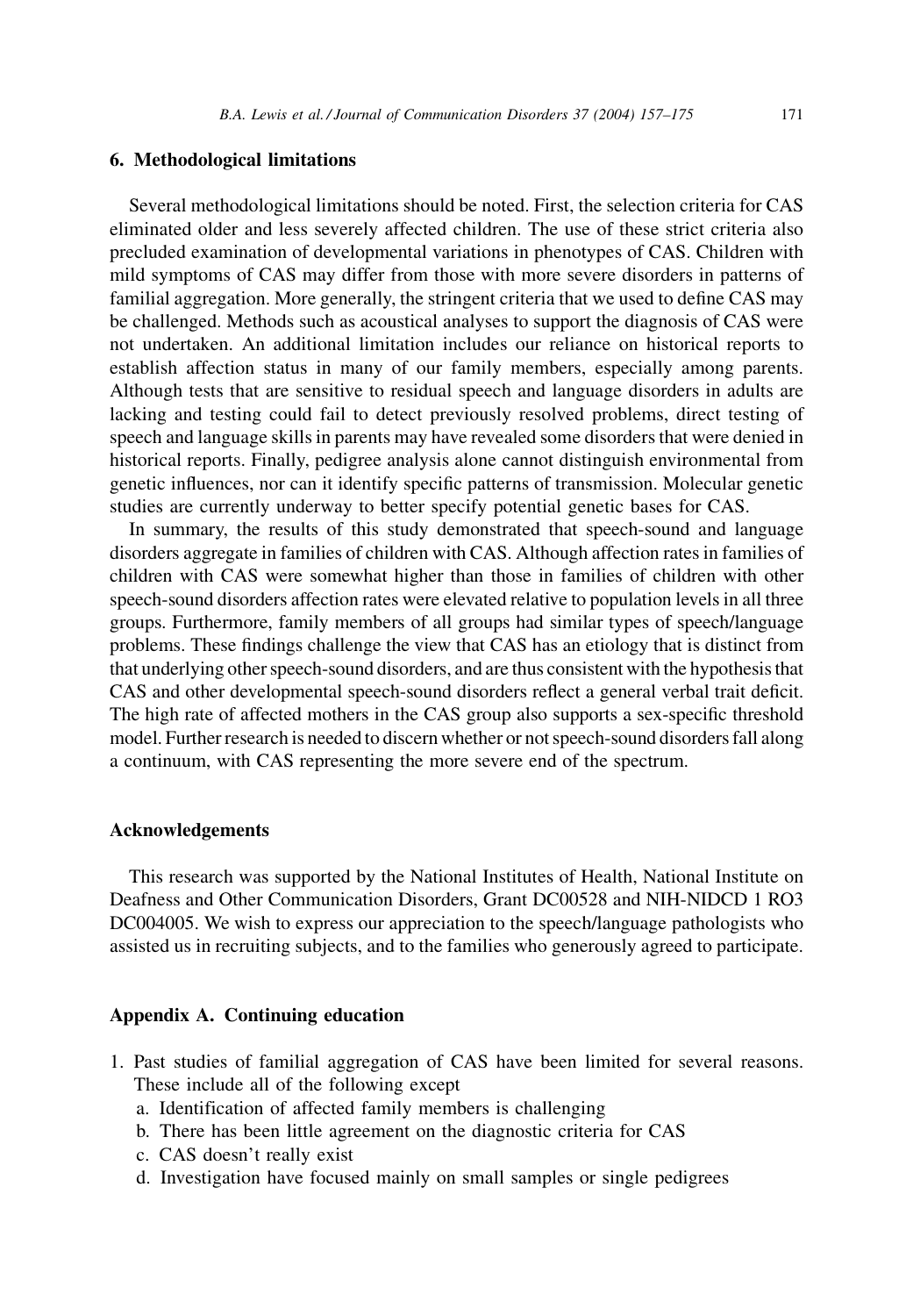- <span id="page-15-0"></span>2. Diagnostic criterion required for CAS in this study included
	- a. Restricted phonemic repertoire, reduced diadochokinetic rates, and deficits in motor programming
	- b. Low vocabulary skills, poor receptive language, and reduced MLU
	- c. Poor narrative abilities, low reading comprehension scores and sloppy handwriting
	- d. Poor word attack skills, inability to interpret multiple meanings, and lower spelling scores
- 3. In this study, affection status of nuclear family members in the CAS and comparison groups was determined through the use of
	- a. Acoustical analysis of the speech of family members
	- b. Historical report and by directly testing family members when possible
	- c. Reviewing videotapes and audiotapes of family celebrations and events
	- d. Securing school records of all the grandparents, aunts, and uncles
- 4. Some of the tests used for assessing the CAS, S, and SL groups in this study included all of the following except
	- a. Goldman Fristoe and Khan Lewis Phonological Analysis
	- b. Speech Sampling with Percentage of Consonants Correct
	- c. Multisyllabic Word Task
	- d. Woodcock Reading Mastery Test
- 5. The findings of this study suggest
	- a. There is a strong familial aggregation of speech-sound and language disorders within the families of children with CAS
	- b. There is a weak familial aggregation of speech-sound and language disorders with families of children with CAS
	- c. There is a unique, and unusual etiology for CAS
	- d. There is no risk of CAS when other family members present a history of speech or language difficulties

| Family<br>member | Reading          | Spelling          | Stuttering       | Learning<br>disability |
|------------------|------------------|-------------------|------------------|------------------------|
| <b>Mothers</b>   |                  |                   |                  |                        |
| CAS              | $3/22(13.6\%)$   | $3/22$ $(13.6\%)$ | 0/22             | $3/22(13.6\%)$         |
| S                | $6/51$ $(11.7%)$ | 5/51(9.8%)        | 0/51             | 0/51                   |
| SL.              | $3/42$ $(7.1\%)$ | $2/42(4.8\%)$     | $1/42$ $(2.4\%)$ | $2/42(4.8\%)$          |
| Chi-square $(P)$ | 0.82(0.662)      | 1.57(0.455)       | 1.75(0.416)      | $(0.031^*)$            |
| <b>Fathers</b>   |                  |                   |                  |                        |
| CAS              | 5/22(22.7%)      | $4/22(18.1\%)$    | $2/22$ (9.1%)    | $2/22$ (9.1%)          |
| S                | $3/51(5.9\%)$    | $5/51(9.8\%)$     | $1/51(2.0\%)$    | $2/51(3.9\%)$          |
| SL.              | 5/41 (12.2%)     | 5/41 (12.2%)      | 0/41             | 4/41(9.8%)             |
| Chi-square $(P)$ | 4.36(0.113)      | 1.00(0.606)       | 4.78(0.091)      | (0.505)                |

## Appendix B. Comorbid conditions of nuclear family members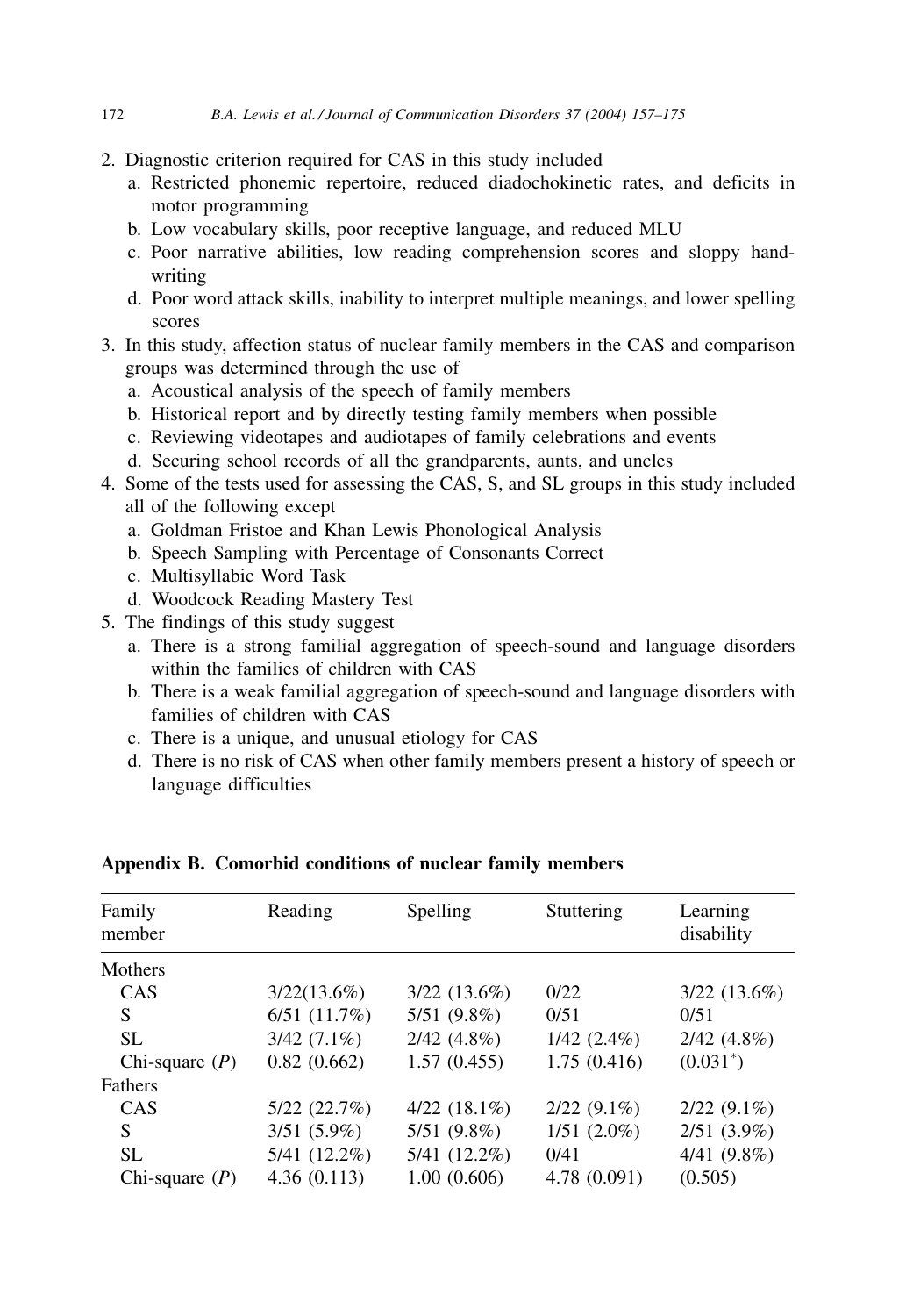| Family<br>member | Reading           | Spelling          | Stuttering        | Learning<br>disability |
|------------------|-------------------|-------------------|-------------------|------------------------|
| <b>Sisters</b>   |                   |                   |                   |                        |
| CAS              | $4/14$ (28.6%)    | 0/14              | 0/14              | $1/14(7.1\%)$          |
| S                | $6/38$ $(15.8\%)$ | 3/38 (7.9%)       | 0/38              | $2/38(5.3\%)$          |
| <b>SL</b>        | $4/36$ $(11.1\%)$ | $5/36$ (13.9%)    | $4/36$ $(11.1\%)$ | $1/36$ $(2.8\%)$       |
| Chi-square $(P)$ | 2.298 (0.317)     | 2.468 (0.291)     | $6.053(0.048^*)$  | 0.522(0.770)           |
| <b>Brothers</b>  |                   |                   |                   |                        |
| <b>CAS</b>       | $5/17(29.4\%)$    | 4/17(23.5%)       | $2/17(11.8\%)$    | 3/17(17.6%)            |
| S                | $9/56(16.1\%)$    | 5/56(8.9%)        | $1/56(1.8\%)$     | $3/56(5.4\%)$          |
| <b>SL</b>        | $9/40$ (22.5%)    | $7/40$ $(17.5\%)$ | $1/40$ $(2.5\%)$  | $4/40(10\%)$           |
| Chi-square $(P)$ | 1.607(0.448)      | 2.856 (0.240)     | 3.999 (0.135)     | 2.543(0.280)           |
| Any member       |                   |                   |                   |                        |
| <b>CAS</b>       | 17/75 (22.7%)     | 11/75(14.7%)      | $4/75(5.3\%)$     | 9/75(12%)              |
| S                | 24/196 (12.2%)    | 18/196 (9.2%)     | $2/196$ $(1.0\%)$ | $7/196(3.6\%)$         |
| SL.              | 21/159 (13.2%)    | 19/159 (11.9%)    | 6/159(3.8%)       | 11/159 (6.9%)          |
| Chi-square $(P)$ | 5.07(0.079)       | 1.80(0.406)       | 4.62(0.099)       | $6.72(0.034^*)$        |

## <span id="page-16-0"></span>Appendix B (Continued)

## References

- Aram, D. M., & Glasson, C. (1979). Developmental apraxia of speech. Paper presented at the Annual Convention of the American Speech-Language-Hearing Association Meeting, Los Angeles, CA.
- Aram, D. M., & Nation, J. E. (1982). Child language disorders (pp. 144–249). St. Louis: C.V. Mosby.
- Bishop, D. V. M., North, T., & Donlan, C. (1995). Genetic basis of specific language impairment: evidence from a twin study. Developmental Medicine and Child Neurology, 37, 56–71.
- Carter, C. O. (1969). Genetics of common disorders. British Medical Bulletin, 25, 52–57.
- Carter, C. O. (1973). Multifactorial genetic disease. In V. A. McKusick & R. Clairborne (Eds.), Medical genetics (pp. 199–208). New York: HP Publishing.
- Catts, H. W. (1986). Speech production/phonological deficits in reading disordered children. Journal of Learning Disabilities, 19, 504–508.
- Crary, M. A. (1982). Developmental verbal dyspraxia: A phonological perspective. Miniseminar presented at the annual meeting of the American Speech and Hearing Association, Toronto.
- Crary, M. A. (1993). Developmental motor speech disorders. San Diego, CA.: Singular Publishing Group.
- DeFries, J. (1989). Gender ratios in children with reading disability and their affected relatives: A commentary. Journal of Learning Disability, 22, 544–555.
- Felsenfeld, S., McGue, M., & Broen, P. A. (1995). Familial aggregation of phonological disorders: Results from a 28 year follow-up. Journal of Speech and Hearing Research, 38, 1091-1107.
- Felsenfeld, S., & Plomin, R. (1997). Epidemiological and offspring analyses of developmental speech disorders using data from the Colorado Adoption Project. Journal of Speech and Hearing Research, 40, 778-791.
- Ferry, P. C., Hall, S. M., & Hicks, J. L. (1975). Dilapidated speech: Developmental verbal dyspraxia. Developmental Medicine and Child Neurology, 17, 749–756.
- Fisher, S. E., Vargha-Khadem, F., Watkins, K. E., Monaco, A. P., & Pembrey, M. E. (1998). Localisation of a gene implicated in a severe speech and language disorder. Nature, 18, 168–170.
- Goldman, R., & Fristoe, M. (1986). The Goldman–Fristoe Test of Articulation. Circle Pines, MN: American Guidance Service.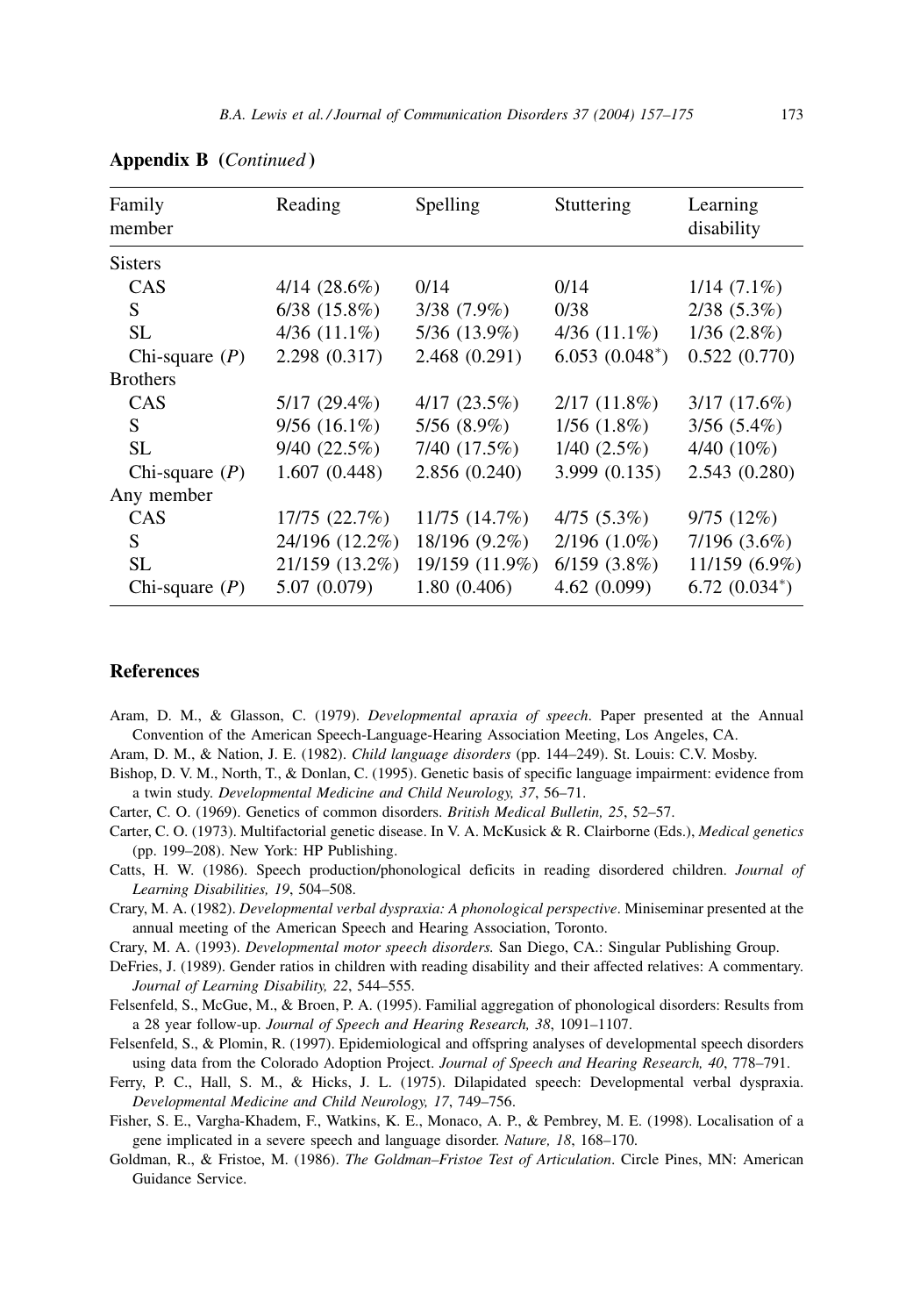- Gopnik, M., & Crago, M. B. (1991). Familial aggregation of a developmental language disorder. Cognition, 39,  $1 - 50.$
- Hall, P. K., Jordan, L. S., & Robin, D. A. (1993). Developmental dyspraxia of speech: Theory and clinical practice. Austin, TX: Pro-Ed.
- Hollingshead, A. B. (1975). Four factor index of social class. Unpublished manuscript, available from A. B. Hollingshead, Department of Sociology, Yale University, New Haven, CT 06520.
- Horwitz, S. J. (1984). Neurological findings in developmental verbal apraxia. In W. H. Perkins & J. L. Northern (Eds.), Seminars in speech and language (pp. 111–118). New York: Thieme-Stratton.
- Hurst, J. A., Baraitser, M., Auger, E., Graham, F., & Norell, S. (1990). An extended family with a dominantly inherited speech disorder. Developmental Medicine and Child Neurology, 32, 352–355.
- Khan, L., & Lewis, N. (1986). Khan–Lewis Phonological Analysis. Circle Pines, MN: American Guidance Service.
- Lahey, M., & Edwards, J. (1995). Specific language impairment: Preliminary investigation of factors associated with family history and patterns of language performance. Journal of Speech and Hearing Research, 38, 643–657.
- Lai, C. S. L., Fisher, S. E., Hurst, J. A., Vargha-Khadem, F., & Monaco, P. (2001). A forkhead-domain gene is mutated in a severe speech and language disorder. Nature, 413, 519–523.
- Lewis, B. A. (1990). Familial phonological disorders: Four pedigrees. Journal of Speech and Hearing Disorders, 55, 160–170.
- Lewis, B. A. (1992). Pedigree analysis of children with phonology disorders. Journal of Learning Disabilities, 25(9), 586–597.
- Lewis, B. A., Ekelman, B. L., & Aram, D. M. (1989). A family study of severe phonological disorders. Journal of Speech and Hearing Research, 32, 713–724.
- Lewis, B. A., & Freebairn, L. (1993). A clinical tool for evaluating the familial basis of speech and language disorders. American Journal of Speech and Language Pathology, 2, 38–43.
- Lewis, B. A., Freebairn, L., & Taylor, H. G. (2000). Follow-up of children with early expressive phonology disorders. Journal of Learning Disabilities, 33, 433–444.
- Lewis, B. A., & Thompson, L. A. (1992). A study of developmental speech and language disorders in twins. Journal of Speech and Hearing Research, 35, 1086–1094.
- Milloy, N., & Summers, L. (1989). Six years on- do claims still hold? Four children reassessed on a procedure to identify developmental articulatory dyspraxia. Child Language Teaching and Therapy, 5, 287–303.
- Morley, M. E. (1965). The development and disorders of speech in childhood (2nd ed.). Baltimore: Williams and Wilkins Company.
- Morley, M. E. (1957). The development and disorders of speech in childhood. London, England: Livingstone.
- Neils, J., & Aram, D. M. (1986). Family history of children with developmental language disorders. Perceptual and Motor Skills, 63, 655–658.
- Newcomer, P. L., & Hammill, D. D. (1988). Test of Language Development-Primary (2nd ed.) Austin, TX: Pro-Ed.
- Ozanne, A. (1997). The search for developmental verbal dyspraxia. In B. Dodd (Ed.), The differential diagnosis and treatment of children with speech disorder (pp. 91–109). London: Whurr Publishers.
- Plomin, R., DeFries, J. C., McClearn, G. E., & Rutter, M. (1997). Behavior Genetics (3rd ed.). New York: W.H. Freeman and Company.
- Rice, M. L., Haney, K. R., & Wexler, K. (1998). Family histories of children with SLI who show extended optional infinitives. Journal of Speech, Language, and Hearing Research, 41, 419–432.
- Riley, G. D. (1984). Developmental verbal dyspraxia: A clinical perspective. Australian Journal of Human Communication Disorders, 12, 83–91.
- Robbins, J., & Klee, T. (1987). Clinical assessment of oropharyngeal motor development in young children. Journal of Speech and Hearing Disorders, 52, 271–277.
- Saleeby, N. C., Hadjian, S., Martinkosky, S. J., & Swift, M. R. (1978). Familial verbal dyspraxia: A clinical study. Paper presented at the American Speech-Language-Hearing Association Annual Convention, November, San Francisco, CA.
- Semel, E., Wiig, E. H., & Secord, W. (1987). Clinical Evaluation of Language Fundamentals—Revised. San Antonio, TX: The Psychological Corporation.
- Shriberg, L. D., Aram, D. M., & Kwiatkowski, J. (1997a). Developmental apraxia of speech: I. Descriptive perspectives. Journal of Speech, Language, and Hearing, Research, 40, 273–285.

<span id="page-17-0"></span>